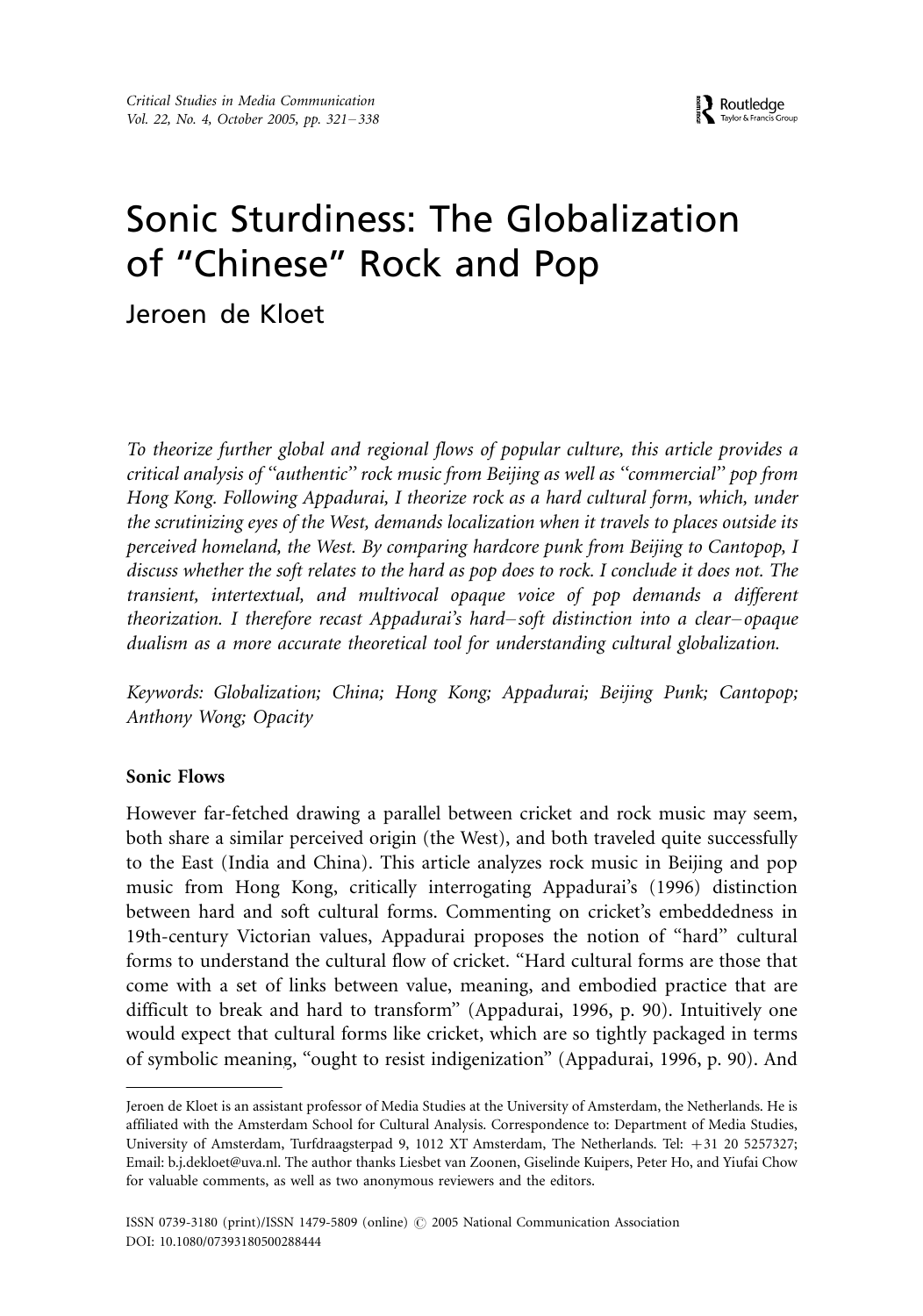indeed, in the high period of the Raj between 1870 and 1930, ''for Indians to play cricket was to experiment with the mysteries of English upper-class life'' (Appadurai, 1996, p. 90). Over the 20th century, however, cricket became profoundly indigenized and decolonized, becoming part and parcel of the (mediated) project of the modern Indian nation-state. To explain this puzzle, Appadurai interprets the localization of cricket as a postcolonial experiment with modernity in which the empire, the nationstate, patronage, commerce, and the mass media play pivotal roles.

Following Appadurai's notions, rock can be considered a hard cultural form, with rock mythology--- the narratives that constitute rock as a distinct music world, as I will explain later—as its set of links between value, meaning, and embodied practice. It imposes a relatively rigid repertoire of styles, which have their perceived origins in the West, upon musicians active in the rock culture. As such, rock ''changes those who are socialized into it more readily than it is itself changed'' (Appadurai, 1996, p. 90). Hence the striking similarities in both sound and image, for example, of hardrockers from Beijing and their colleagues in Jakarta or Seattle, with their leather jackets, long hair, and unruliness on and offstage. However, precisely because of the globalizing force of rock mythology, Beijing musicians want to localize rock's sound and image. In order to become and remain authentic, the hard force of rock—a force with a strong imagined sense of origins in the West-demands localization when the sound travels to places outside the West.<sup>1</sup>

The emergence of rock in China in the 1990s, however, coincided with the rapid processes of a state-supported urban consumerism that is deeply embedded in an increasingly globalized capitalist economy (Hui, 2003; Wang, 2001). In particular, China's youths have been at the forefront of the closely intertwined dynamics of globalization and urban consumerism (Z. Zhang, 2000). Popular culture is pivotal in these processes. For example, like their Western contemporaries, Beijing youths watch The Matrix and the Lord of the Rings; play the latest X-Box and Playstation; and listen to Jennifer Lopez and System of a Down. Unlike their Western contemporaries, however, they also immerse themselves in pop from Hong Kong and Taiwan as well as rock from their own city. $^{2}$ 

Backed up by transnational capital, flows of popular culture not only run from the West to the rest but also from, for example, Taiwan and Hong Kong to mainland China. Beijing rock musicians negotiate the perceived roots of rock, the West, through localization. They also differentiate themselves from what they consider to be the commercial and inauthentic sound of Cantopop and Mandapop: the pop from Hong Kong and Taiwan that largely exceeds rock in audience appeal. The pop-rock divide in China reifies dominant popular stereotypes of the cultural north (with Beijing as the signifier of an ''authentic'' Chinese culture) and the commercial south (with Hong Kong as the signifier of a commercial Chinese culture). It also articulates differences between what is considered an original, authentic West and a non-West that constantly risks being a mere copycat. I will show how the scrutiny of Western journalists and academics strengthens these differences.

Appadurai's theorization of hard cultural forms helps explain the localizing urge of Beijing rock culture. When it comes to the soft, however, Appadurai offers no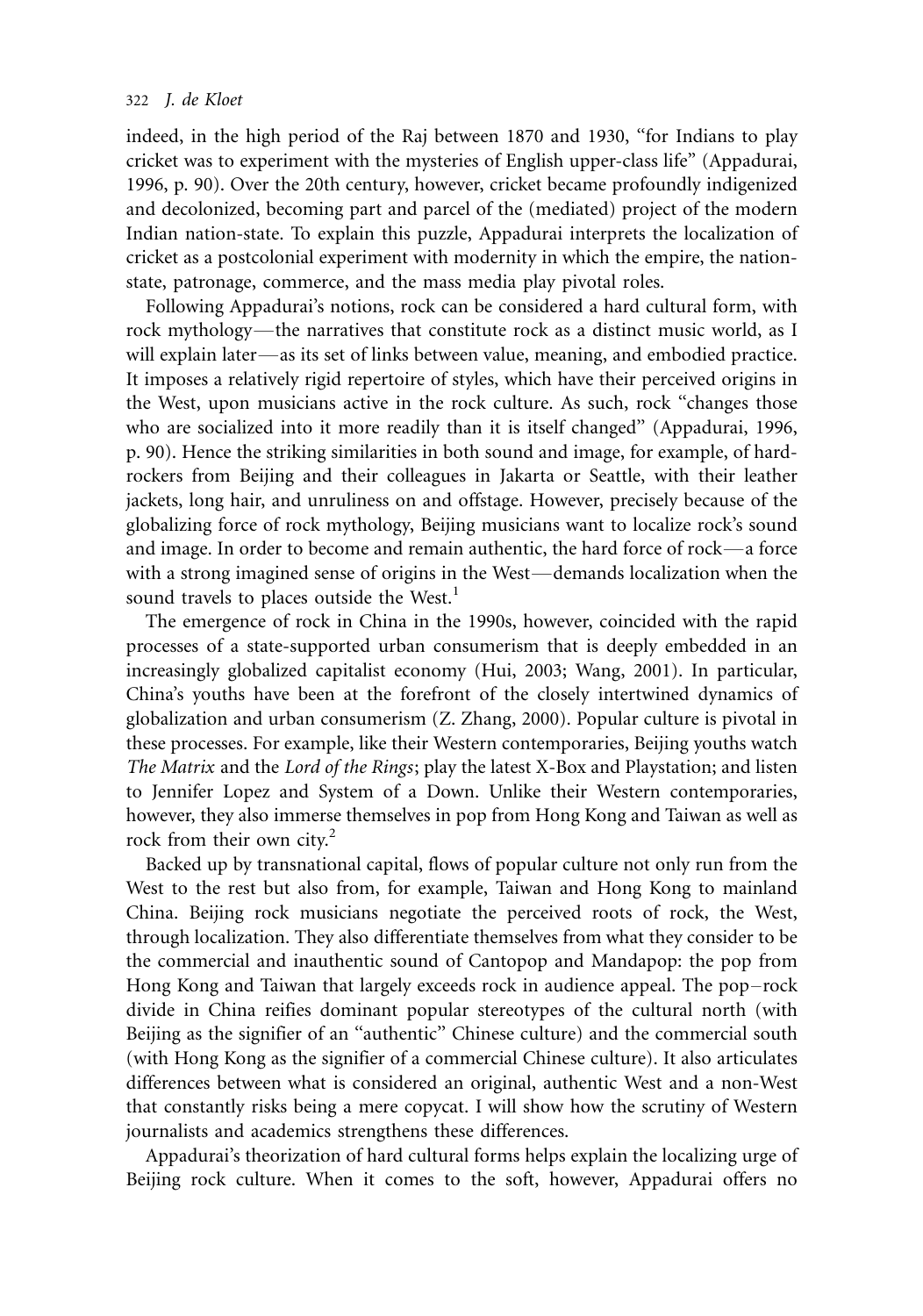examples. He only remarks that soft cultural forms ''permit relatively easy separation of embodied performance from meaning and value, and relatively successful transformation at each level'' (Appadurai, 1996, p. 90). This vagueness suggests not only the need to consider soft forms more specifically, but also to rethink the hard– soft distinction. Consequently, the second part of my analysis recasts Appadurai's hard-soft distinction as a clear-opaque dualism. The transient, intertextual, and multivocal opacity of pop subverts the hegemonic forces that propel the globalization of clear, hard cultural forms like rock. As such, opaque cultural forms offer a hitherto underestimated prism for studying cultural globalization.

## Pop and Rock

The birth of Chinese rock can be traced back to the mid-1980s, when the hoarse voice of Beijing rock star Cui Jian stirred up the waters of Chinese popular culture. Cui Jian's song ''Nothing to My Name'' became an instant hit in 1986 and was one of the anthems of the student protest movement in 1989. In Cui Jian's wake, a vivid rock culture emerging in Beijing conquered mainland China and, although to a far lesser extent, Taiwan and Hong Kong. By now, the label "rock" (yaogun yinyue) is too broad to capture the diversity of music styles currently in vogue in the mainland, such as hardcore punk, folk rock, and deep house. Nevertheless, the label retains some of its significance in Beijing record stores, which group together rock tapes and CDs, as distinguished from what is categorized in popular discourse as pop music (liuxing yinyue). The latter is perceived to be the inauthentic Other of rock. Essentially, this rearticulates the old dichotomy between "authentic," "rebellious" rock and its commercial constitutive outside ''pop.''3 Authenticity is the key term for unpacking the pop-rock dichotomy. As Herman and Sloop (1998, p. 2) say, the ideology of authenticity provided the ground for a practice of judgment through which musicians, fans, and critics could "distinguish between 'authentic rock,' which was transgressive and meaningful, and 'inauthentic rock' (or 'pop'), which was coopted and superficial." This pop-rock divide is thus not at all a Chinese invention. Instead, it is a globalized dichotomy whose origin (imagined or not) is in the West (Frith, 1996). Rock is accepted as sincere and authentic. Kurt Cobain's desperate screams signify a tormented soul, ultimately verified by his suicide. The plastic voice, face, and body of Britney Spears carry a mass-produced product.

Although the generic demarcation is global, the merchandise displayed in Beijing stores underlines another, more locally specific demarcation—a geographical one. Whereas most rock comes from the north, Beijing, the pop music that hits the mainland charts generally comes from the south, Taiwan or Hong Kong (hereafter grouped under the label *Gangtai* pop).<sup>4</sup> Mainland pop is popularly conceived of as a meager copy of *Gangtai* pop.<sup>5</sup> Consequently, the global rock-pop divide has a geographical dimension that resembles and hence reifies popular stereotypes about the cultural north and the commercial south. The northern sound of rock is framed by what I call the rock mythology (de Kloet, 2000). This mythology consists of a set of narratives that produce rock as a distinct music world that is, first and foremost,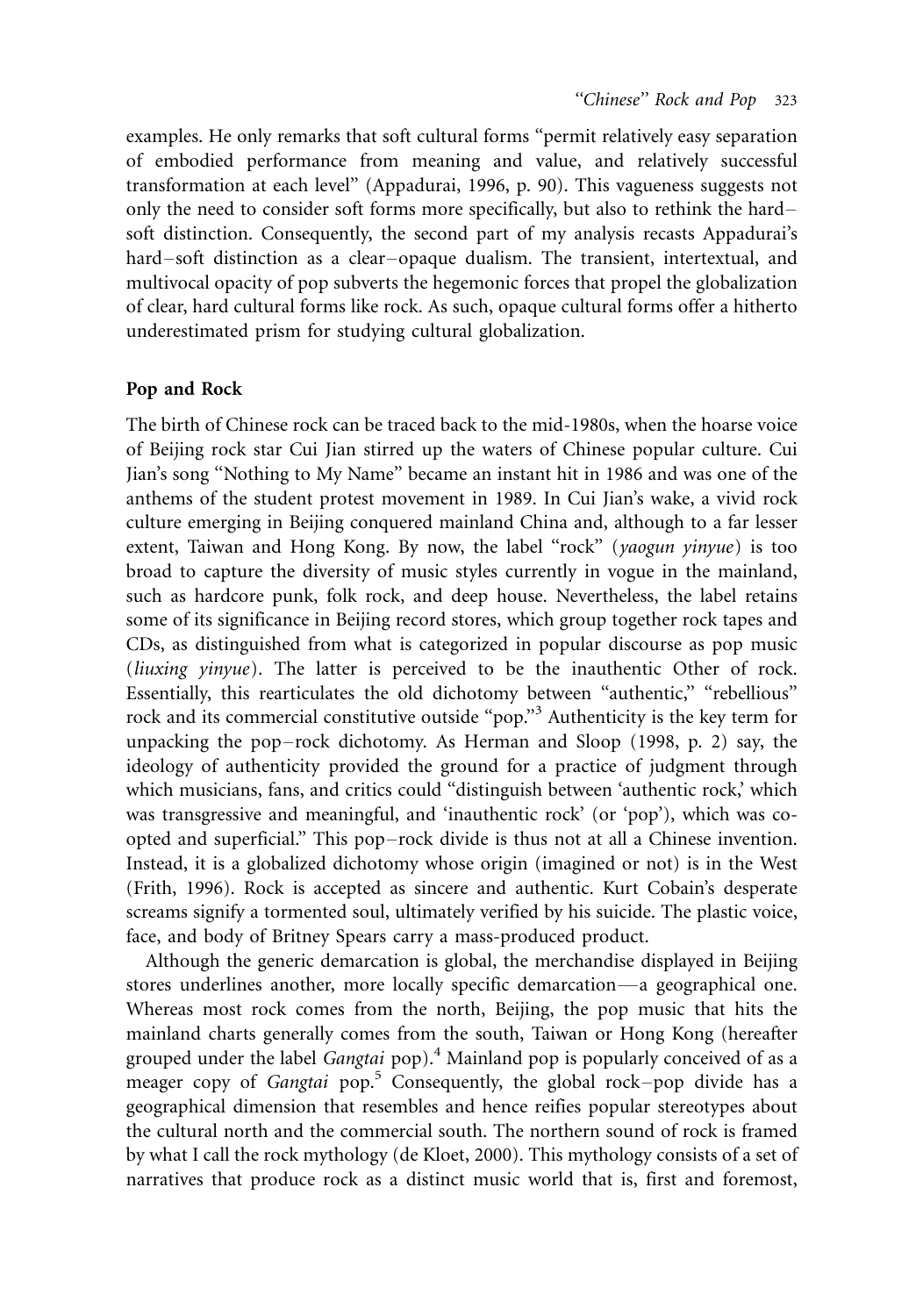authentic, but also subcultural, masculine, rebellious, and (counter) political. Not surprisingly, the perceived authoritarian character of the Chinese regime feeds the popular imagination—in particular in the West—to relive the rebelliousness of the rock mythology.

The pop-rock dichotomy dominates academic and journalistic discourses, both Chinese and non-Chinese. It is a crucial marker of distinction for musicians, producers, and audiences. Pop, framed in popular discourse as the primary constitutive outside of rock, is anything but authentic (Herman & Sloop, 1998). The words of Cui Jian are indicative: ''Pop music as a strictly commercial product, that is for money only, I am not interested in and am indeed opposed to'' (quoted in Barmé, 1999, p. 361). Likewise, Sar, drummer for the Beijing rock band Thin Men, says:

Rock music is totally different from pop. Rock comes from our souls, it is original music, composed and played from the same heart. Pop is the ultimate assemblyline product. ... There is nothing genuine about it. It is not about expressing your truths but about manipulating consumers. (quoted in Kovskya, 1999)

Both Steen  $(1996)$  and Jones  $(1992)$  reify the pop-rock distinction by arguing that, when it is not yet commodified, rock is potentially subversive and emancipatory qualities that pop cannot possibly offer. ''Apart from the marginal and marginalized niche market of heavy metal and rock, it is the sickly sweet songs of Canto-pop that fill the airwaves'' (Dutton, 1998, p. 239). Such crude judgments and classifications, expressed by rock musicians as well as Western academics, represent the typical opinion of Chinese pop as overtly commercialized and lacking creativity.

Indeed, when it comes to sales figures, Chinese pop by far outweighs rock. Pop attracts a large audience among all generations across national boundaries, including diasporic communities across the globe. The rock audience, on the other hand, remains comparatively small. Nevertheless, it is rock that mainly attracts the attention of Western observers. Several books, articles, and documentaries try to grasp the significance of rock in China (e.g., Baranovitch, 2003; de Kloet, 2000, 2003; Efird, 2001; Huang, 2001, 2003; Jones, 1992, 1994; Lanning, 1991; Lee, 1996; Steen, 1996, 2000a; Yan, 1999, 2004). Only a few embark on an analysis of Gangtai pop (Chan, 1997; Chu, 1998; Ho, 2000; Khiun, 2003; Lee, 1992). In the latter case, analysis is generally guided and confined by parameters set by the rock mythology, privileging the political aspects of pop. For example, Lee (1992) links Gangtai pop to the June 4th movement of 1989. Among the few studies that move beyond a political reading of Gangtai pop, Witzleben (1999) explores the stardom of Anita Mui, pointing out her own agency. Erni (1998) interprets Cantopop as ''a cultural surface upon which Hong Kong's uniquely contradictory colonial experience finds its own expression'' (p. 57).

To unravel the global and local flows of popular music, the perceived origin of rock (and of its mythology) in the West is crucial. Whenever rock travels outside its perceived homeland, the West, it demands localization in order to retain its authenticity. A second important point concerns the particular spatial dimension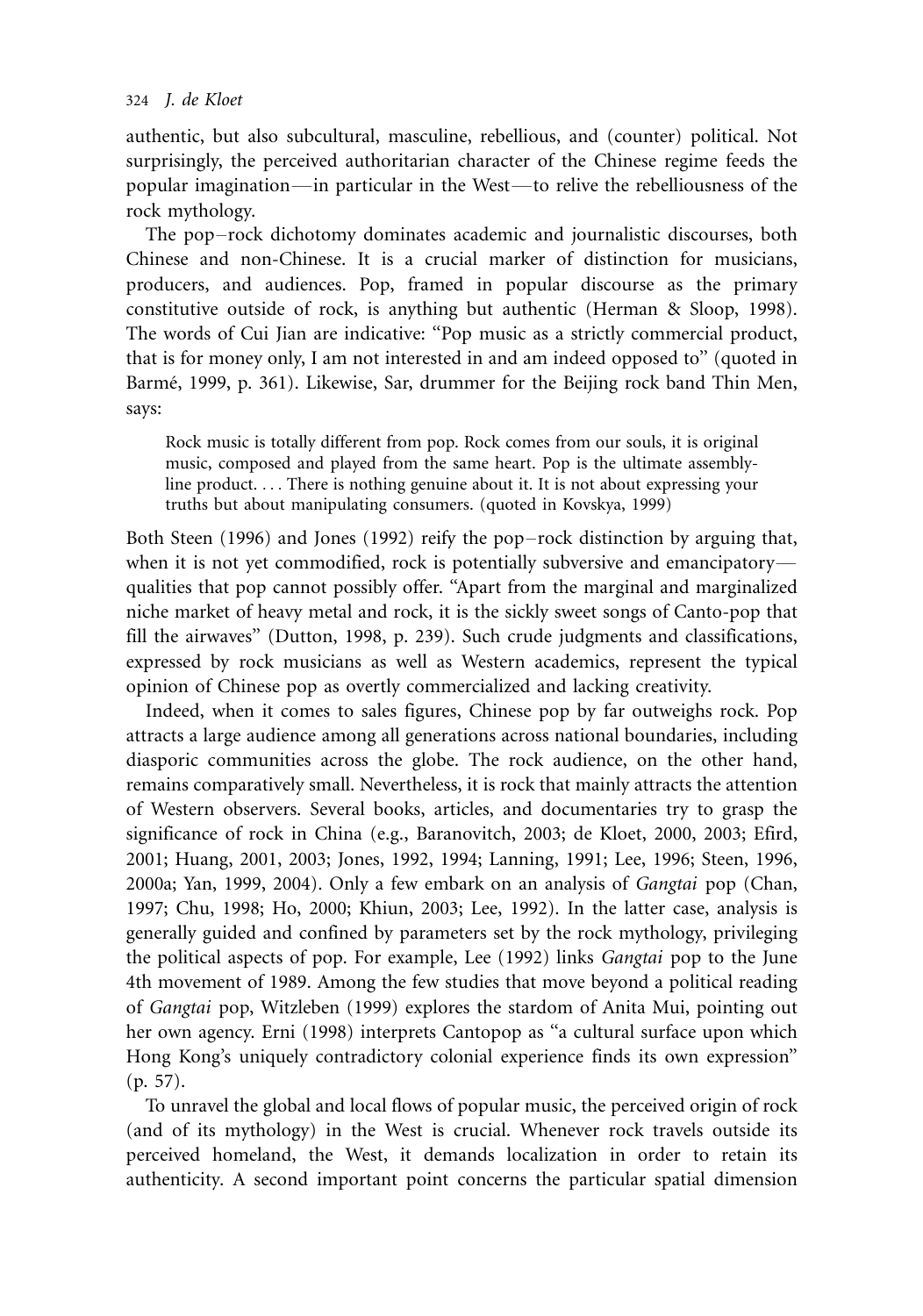of the pop-rock distinction in the Chinese context—the articulation of Beijing rock versus Hong Kong and Taiwanese pop, or the cultural north versus the commercial south. Both reify cultural stereotypes and reinforce particular political boundaries.

## Hegemony and Mimicry

Given the perceived Western roots of rock, that rock is labeled and criticized by the Chinese Communist Party (CCP) as representing spiritual pollution from the West is predictable (Leng, 1991). However, the CCP is not alone in drawing its harsh judgment of Chinese rock from its supposed Western origin. Musicians and observers, both inside and outside China, do the same. Reviewing a documentary on Chinese rock music, a Dutch journalist makes what is "original" into "superior": ''China is lagging behind in popular music and will never be able to make up for it. It is unclear whether Chinese youth actually wants such music'' (Kamer, 1997, p. 16). Shown music videos of Chinese rock, Dutch students are generally dismissive; they consider Chinese rockers to be, at best, bleak, old-fashioned copies of the supposedly real rock from the West.<sup>6</sup> Both the journalist's as well as the students' comments can be read as a Western, more than a Dutch, response. The mimicry of the Other-here Chinese rock musicians—meets with resistance and disapproval from Western audiences and music critics. I consider this, following Bhabha, to be a hegemonic, colonial attitude: ''Colonial mimicry is the desire for a reformed, recognizable Other, as a subject of a difference that is almost the same, but not quite'' (1994, p. 86, italics in original). Chinese rock often sounds and looks the same, but not quite. Both the journalist and my students articulate this difference in a temporal way, by labeling it ''old-fashioned.'' On this difference, this slippage of meaning from ''real rock'' to ''old fashioned rock,'' rests the hegemonic defining power of the Western gaze. ''Mimicry emerges as the representation of a difference that is itself a process of disavowal'' (Bhabha, 1994, p. 86).

Chinese analysts also subscribe to the hegemonic assertion of the West as the one and only center of real rock. For example, two of the main rock magazines in China-*Music Heaven* and Modern Sky Magazine-offer the Chinese gaze on the West (in extensive coverage of Western rock), and the Chinese gaze on an assumed Western gaze (in reports that question whether or not rock in China is "just" a  $\text{copy})$ .<sup>7</sup> Given its status as rock's homeland, the West not only establishes the criteria for what rock ought to be, but is also imagined to be the omnipresent judge of Chinese rock.

Copying the West is presumed, in the West as in China, to result in a loss of authenticity, the driving force of the rock mythology, as well as an ideological betrayal of China's assumed uniqueness. Bands in Beijing often accuse one another of copying the West. In the West, accusations of copying are invariably based on comparisons between individuals or bands. In the case of Chinese rock, the danger of copying is not merely individual and creative but collective and ideological. A Chinese rock band must safeguard authenticity by distinguishing itself from other Chinese bands and from the West. In other words, the global sound of rock must be indigenized in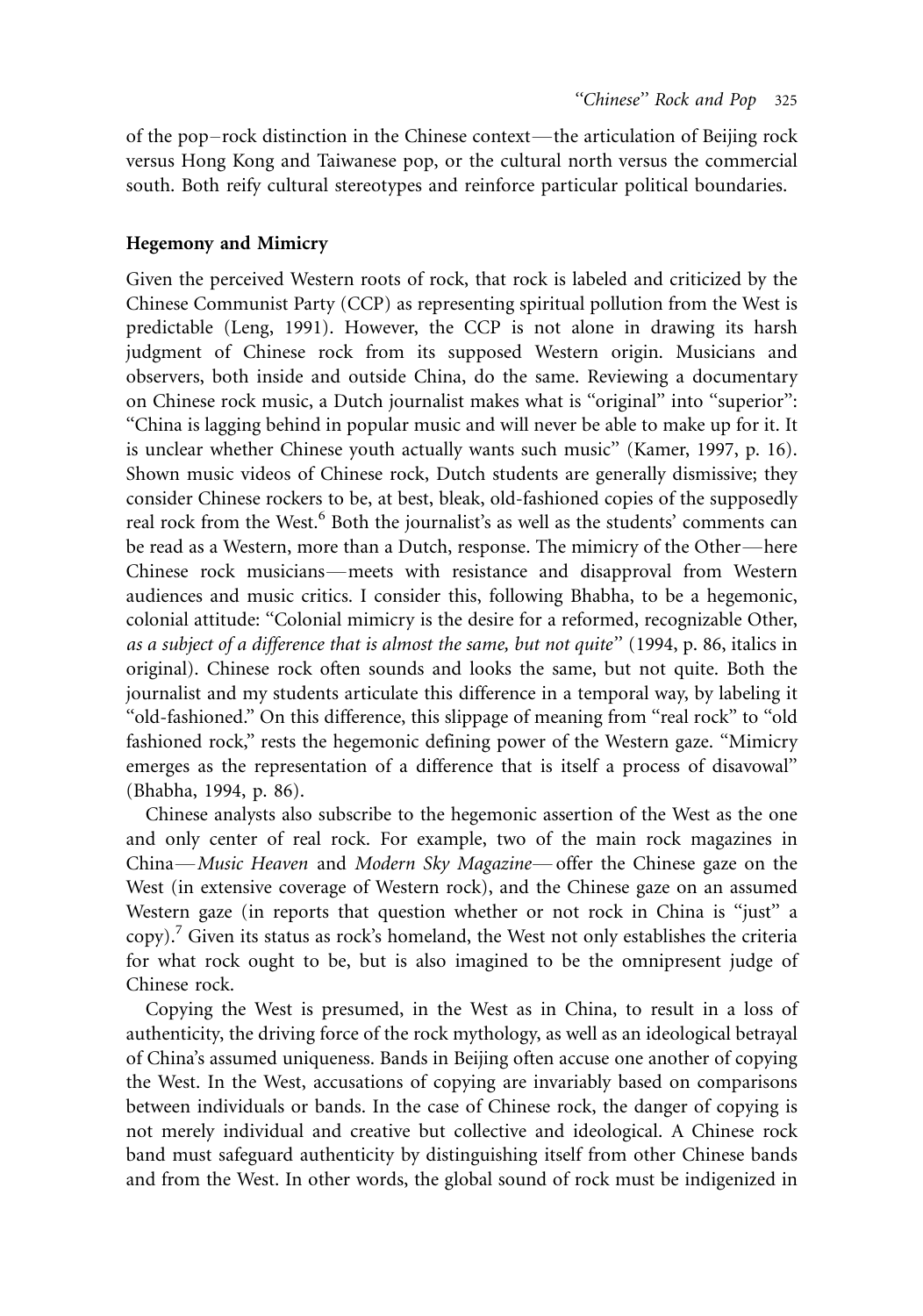China to maintain its claim to real Chinese rock. Refusing to sinify a sound—to add presumed Chinese characteristics to it—risks copying the better West, a refusal which leads to accusations of inauthenticity. Through sinification, musicians aspire to make Chinese rock that sounds and looks quite different, hence avoiding the hegemonic force of mimicry.

In a report in Modern Sky Magazine on hip hop in China, Y. Zhang (2000) expresses the general angst: ''Compared to Western music, we will always be in a state of copying. When we have something new, we will throw away the old one. We have all sorts of music, but none is properly digested by us'' (p. 19). Chinese music magazines contain elaborate references to generic labels from Western popular music and to Western bands.<sup>8</sup> The Chinese gaze on Western rock shows that Western sounds travel well to China, but this is mainly a one-way sonic flow. Although Western academics and journalists might privilege both the rebelliousness and Chineseness of Chinese rock, the music itself is rarely taken seriously. A telling account by the Chinese female vocalist Long Hun, entitled ''Go West!'', articulates her frustrations when introducing the Beijing rock she "is so proud of" to friends in London:

But their reaction is always: ''Well, it's OK.'' To them, these punk bands are just another group of punk bands, Tang Dynasty is just another heavy metal band, and they just don't have a clue to what's so good about Zhang Chu and Cui Jian. It really annoys me. I can only say: ''You don't understand.'' Only some songs of Supermarket [an electronic band] still interest them, saying: ''This is interesting, strange music." Also the tape of Chinese *guqin* [a "traditional" Chinese string instrument], they play it over and over again. Strange, if it shows that there are indeed boundaries in music, why does foreign music manage to excite us and feel close to us? (Long, 1999, p. 24)

Her last outcry underscores the crux of the globalization of popular music: Why are Chinese rock and pop fans so eager to listen to Western sounds, but the reverse is rare? Why have Chinese musicians and audiences developed an aesthetic sensibility toward popular ''Western'' sounds but not the other way round? To Western eyes and ears, the only appealing sounds and images are either political (Beijing rock—but only when sinified) or exotic, rather than the familiar and the popular.

The cultural sharing that takes place when the sound of rock globalizes conspicuously does so on Western terms (Kraus, 1989). U.S. journalist Caroline Cooper downplays Chinese pop, the ''slapdash Spears rip-offs and the bleating of Hong Kong pop stars'' (2000). She subsequently celebrates the Beijing rock band Thin Men, a band that, according to her, is ''jumping between classical Chinese Mandarin and the Mongolian dialect of lead singer's Dai Qin's home region, and often featuring traditional Mongolian sounds alongside classic electric guitar and keyboard'' (Cooper, 2000). To her, sounds that lack Chinese characteristics are ''slapdash Spears rip-offs,'' or pop singers. Yet they could be a rock band lacking Chinese characteristics. The moment, however, that rock is sinified-classical Chinese Mandarin, Mongolian dialect, traditional Mongolian sounds-it becomes praiseworthy.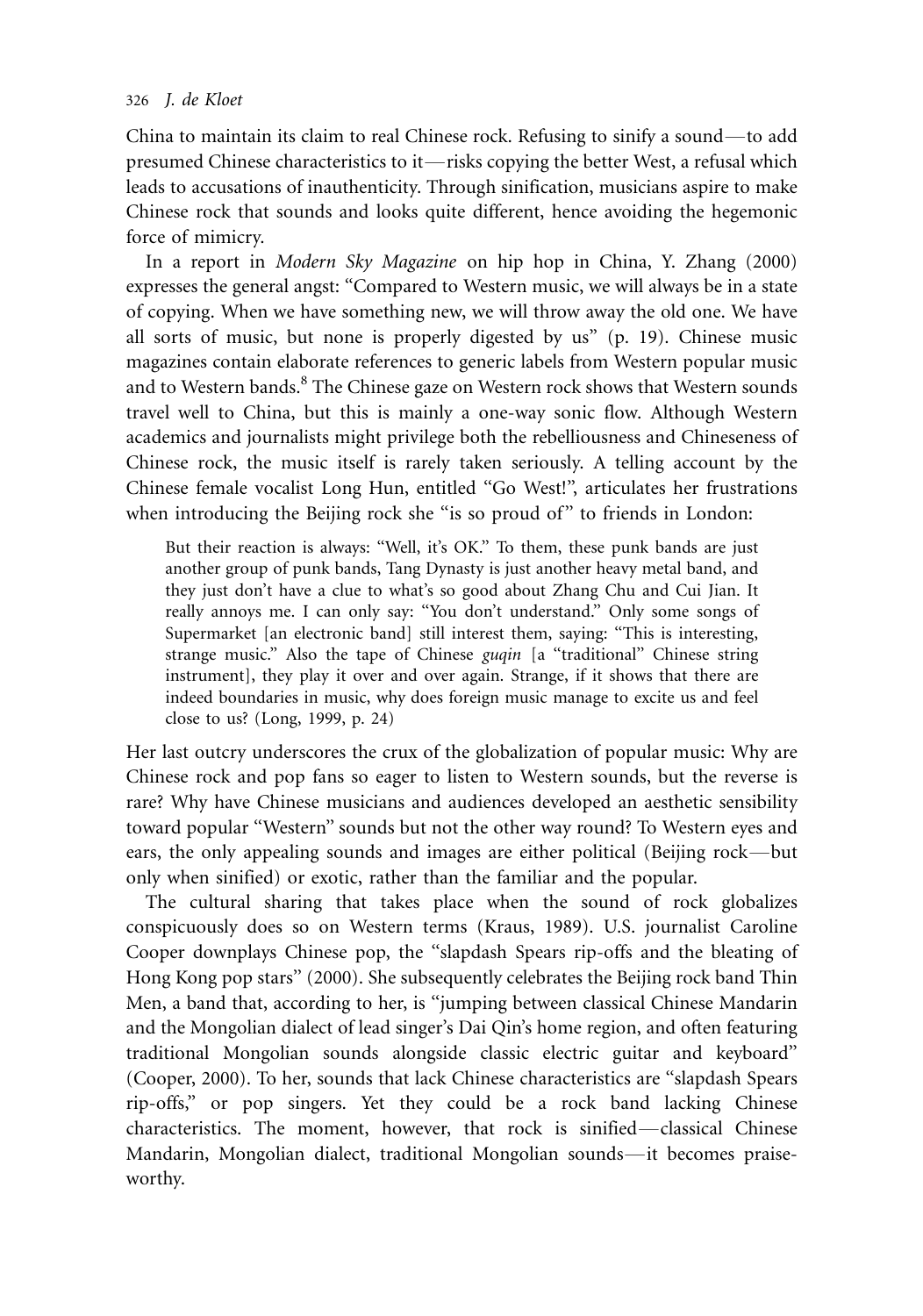The Chinese gaze upon this Western gaze makes the fear of copying—or of mimicry—a pressing matter, as the idea of being watched and judged renders it all the more urgent to localize rock. The following study of the hardcore punk scene in Beijing will demonstrate how Chinese musicians negotiate the demands of authenticity by the localizing tactic of sinification.

# Hardcore Punk

The hardness of punk already finds its way in the term hardcore. If sounds were categorized on a scale of sonic sturdiness that runs from soft to hard, punk would be at the very hard end. Punk ( $pengke$ )—journalists and bands sometimes add the label hardcore (yinghe pengke) to differentiate it from pop-punk (liuxing pengke)—is marginal in China in terms of number of bands and listeners, yet it is highly visible, given its extravagant styles. The hardcore bands of the Chinese punk scene typically adopt names such as Anarchy Jerks, Brain Failure (Naozhu), Reflector (Fanguangjing), and 69. These four are also collectively known as the "Senseless Contingent" (wuliao jundui), under which name they released a compilation CD in 1999. There is an all-female punk band called Hang on the Box (*Guazai hezishang*).<sup>9</sup> The flyer for a Halloween punk party graphically captures their anarchistic aspirations (Figure 1).

The flyer's design is typical of an underground event. The text says, in clumsy English: ''Will Hold Power, Just Saying 'No' to Leader.'' Such a provocative statement is not repeated in Chinese. That would be too risky. The Chinese text, then, simply announces a punk party. More than being a conscious political statement against the CCP, both this text and the design of the flyer, like the names of the bands themselves, signify anarchy and rebelliousness-two core elements of the punk idiom. Not surprisingly, when Western reporters cover Chinese rock, punk is often their preferred focus, as the punk scene ties in best with the desired countercultural pose. And the bands perform accordingly. Peter, the angry vocalist for the band 69, says defiantly:

Many people don't understand punk. I think punk is necessary for Chinese society. Chinese people valued patience for about 5,000 years. Patience makes Chinese people like animals, like slaves. They need punk, they need punk to fight for what they want. If you don't want to be a slave, you should be punk. (personal communication, April 18, 2000)

So he makes punk music, while stock-trading and working for an advertising agency.<sup>10</sup> However, under the scrutinizing Western gaze, being angry and rebellious is not enough. Chinese punk bands must be angry and rebellious in a different way from their Western colleagues. They localize (or, to use Appadurai's term, indigenize) by sinification. Though the name 69 refers to sex, it also refers to the Cultural Revolution (1966-1976), thereby revealing the band's sinification. In addition to the name, 69 frequently adopt revolutionary classics-communist military songs used during the Cultural Revolution celebrating Mao Zedong and communist ideologyand transform them into quick, short punk songs. Peter says: "69's music is . . . 1970s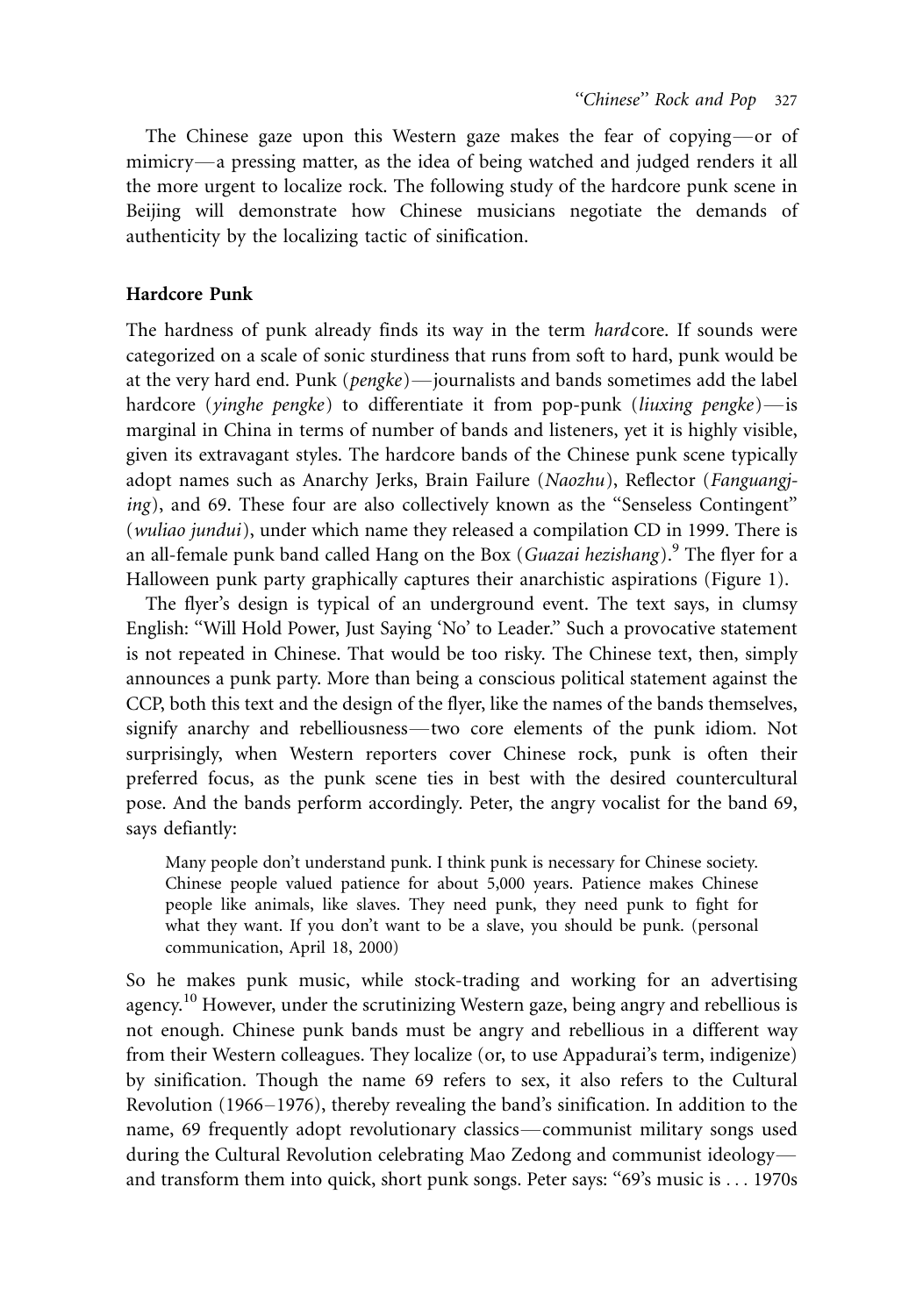

Figure 1. Flyer for a 1997 Halloween Party.

music, the British punk combined with the Cultural Revolution, it's a mixture. I also use traditional Chinese music, because I think punk is white music, just as reggae is black music'' (personal communication, April 18, 2000). Since the Chinese are not white, some "yellow" elements must be mixed into white punk.

Other Chinese punk bands also indigenize themselves by incorporating images and sounds from the Cultural Revolution. The cover of an ''underground'' punk-zine titled Building  $Up$  (*Jianshe*)—copies of which circulate at bars and among the members of the punk scene—depicts a Communist soldier leading his troop. Mocking the jargon of the Communist Party, the cover text runs (in English, thus itself indicating the Western gaze for Chinese punk):

In our great motherland a new era is emerging in which the broad masses are grasping punk thought. Once punk thought is grasped by the broad masses it becomes an inexhaustible source of strength and a spiritual atom bomb of infinite power.

Another example comes from another punk-zine SP-PNUK from May 1999, written by Hang on the Box vocalist Wang Yue (the italicized sentence was already in English):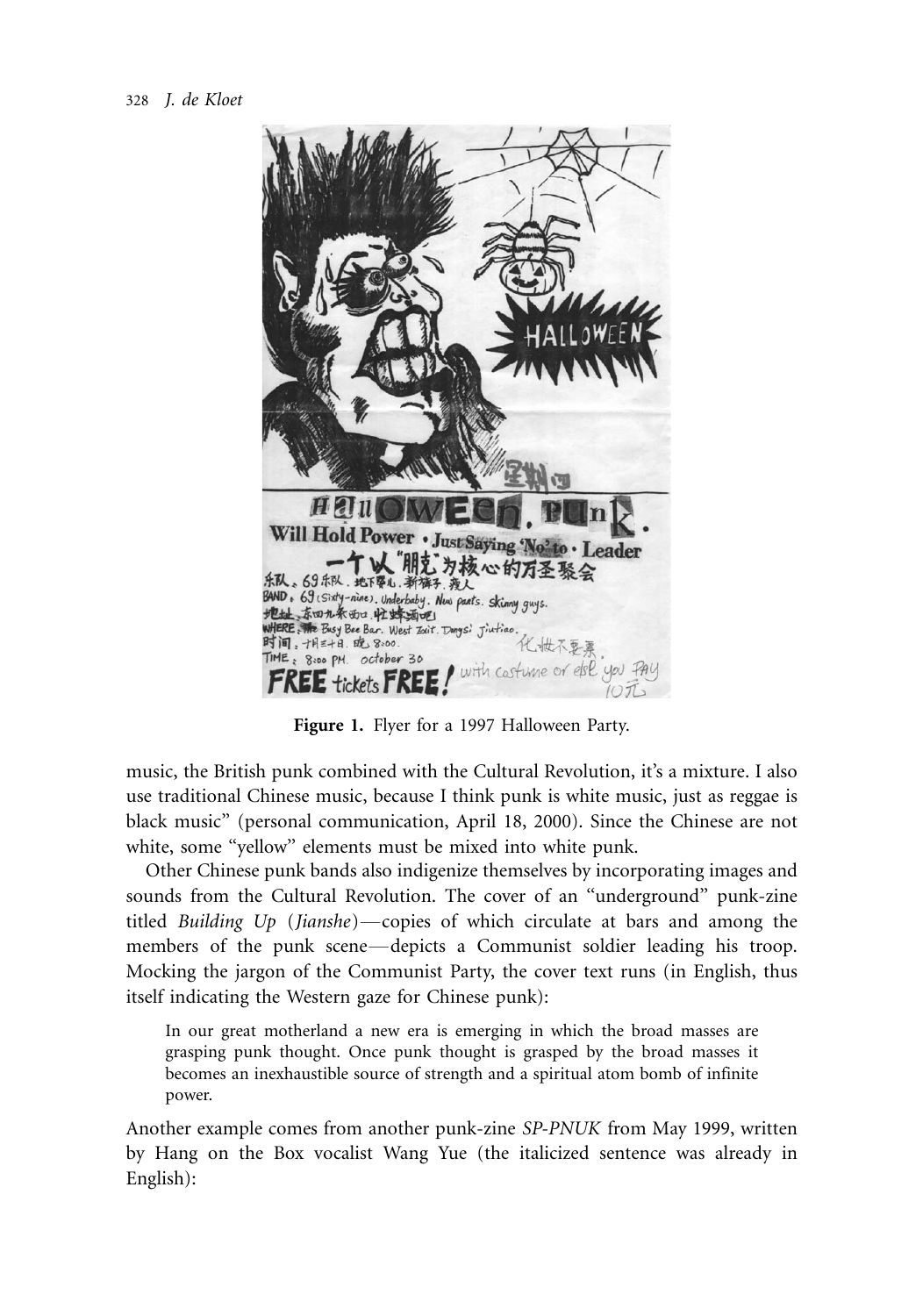The birth and growth of Chinese punk germinates the explosion of a cultural revolution, a counterculture, an anti-popular consciousness, and a great movement breaking entirely away from decayed and dated thoughts. ... At the same time, let us all shout: Long live world peace! Long live anarchism! Long live Chinese punk!

Again, the reference to the Cultural Revolution sinifies punk. Li Peng—who shares his name with the former Chinese leader-is guitar player for different bands and reporter for this punk-zine. Writing on 69 in the punk-zine, he points to the Chineseness of the band's invocation of the revolution:

The band, whether intentionally or not, has integrated Chinese musical elements into punk music. (It's not like some bands who only use erhu or guzheng to display their Chineseness.) The elements they use are mostly from the 50s and 60s, which makes their style revolutionary and powerful!

Li's view typifies Chinese rock bands' double urge: to differ from bands that use traditional Chinese instruments, as well as from the West so as to avoid mimicry (thus the invocation of revolutionary China). The quote shows how the demand for localization is consciously negotiated within Beijing rock culture and forms one of its dividing principles. Not only does the pop-rock dichotomy set Beijing apart from Hong Kong and Taiwan, but specific appropriations of the "Chinese" musical heritage mark a distinction, in this case, between punk and, for example, folk-rock music where sounds from ancient China are used. Punk can be considered a very hard cultural form. This explains the power of the punk aesthetic, which travels so well globally, yet also confirms the argument that hard cultural forms in particular are being eagerly localized. Because it is considered Western, punk, as a hard cultural form, demands localization.

## Searching for the Soft

The hard-soft distinction helps explain the dynamics of hard cultures like cricket or rock music when they traverse cultural boundaries. What about the soft? Does the hard-soft theorization offer equally relevant insights for understanding the globalization of the soft? Perhaps implicitly acknowledging the dichotomy is imperfect; Appadurai offers no parallel inquiry regarding the soft, nor does he name any concrete soft cultural form. Cryptically, he remarks that soft forms ''permit relatively easy separation of embodied performance from meaning and value, and relatively successful transformation at each level'' (1996, p. 90). Given the juxtaposition of rock versus pop, and the difficulty of identifying a coherent set of narratives that constitute, for instance, the pop mythology, regarding pop as a soft cultural form seems logical. Pop's meanings and values seem, relatively speaking, easily separated from its embodied performance.

Yet following this theoretical line risks not only reifying the pop-rock dichotomy, but also, more importantly, ignoring one fundamental difference: While rock musicians are preoccupied with articulating their distinction from Gangtai pop (the south) and from perceived origin (the West), pop artists rarely display the same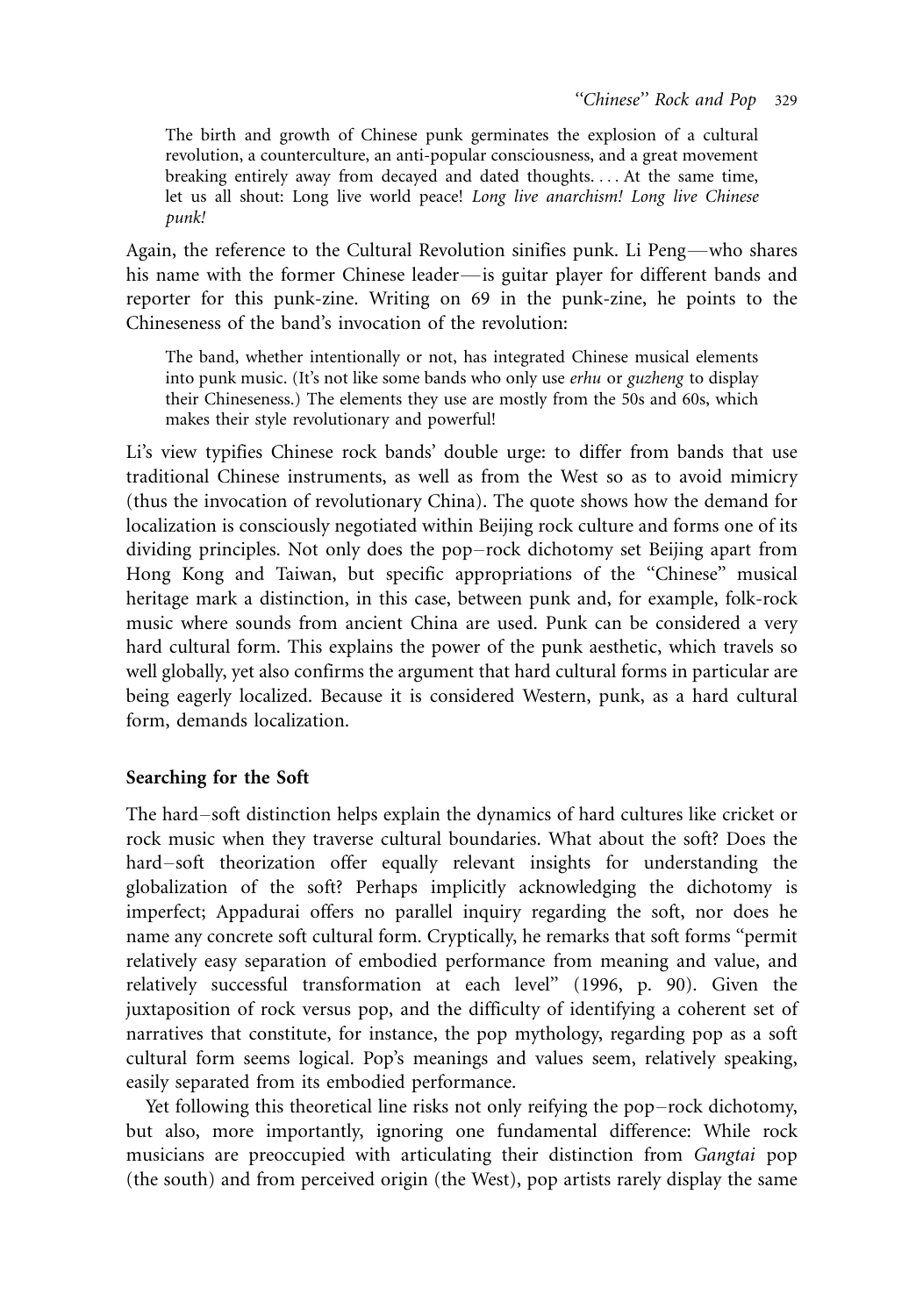urgency. Pop stars in Hong Kong and Taiwan, for instance, are concerned about their direct competitors, also from Hong Kong and Taiwan, rather than their loud northern colleagues. Instead of marking themselves out from the West by localizing tactics, pop stars wouldn't care less about recreating the latest fads in the global pop scene. The discourse of localization traced above for rock is absent in pop. Neither in imagery nor in sound (apart from the Cantonese and Mandarin lyrics) is there an articulated attempt to localize Gangtai pop. Pop musicians do not debate their Chinese characteristics, as do Beijing rockers. This, however, does not imply that pop is not a globalized sound. On the contrary, as noted earlier, it is precisely the sound of pop that is popular among the diasporic Chinese communities across the world. While acknowledging the theoretical value of the hard, its ''obvious'' soft opposition does not bring us very far in thinking through the globalization of pop.

If the hard cultural form of rock is embedded in its meanings and values (authentic, rebellious, political), pop defies being straitjacketed in a cluster of negatives (inauthentic, non-rebellious, apolitical). If rock musicians in China continue to perceive their musical origins in the West, Gangtai pop willingly collapses the West with the rest. Cultural forms are perhaps like snow: crystal clear when hard(ened), opaque when soft. This opacity explains why Appadurai remains silent regarding the soft.

The transparency of the voice of rock, with its insistence on authenticity, may be productive in creating rock as a distinct music world; it simultaneously confines the proliferation of meaning. The clarity of rock is countered by the opacity of pop. To appropriate de Certeau's thoughts on the everyday power of popular culture: The sound of pop "ceaselessly recreat $[es]$  opacities and ambiguities—spaces of darkness and trickery—in the universe of technocratic transparency, [it] disappears into them and reappears again, taking no responsibility for the administration of a totality'' (1984, p. 18). In the terms of Mikhael Bakhtin, the rock mythology is authoritative discourse (1984). Its unitary language lacks ambiguity and results from hegemony. According to Bakhtin, transparency in language represents a hegemonic closure of meaning; it signals the power of social interests on discourse (Garvey, 2000). To Bakhtin, ''a unitary language gives expression to forces working toward concrete verbal and ideological unification and centralization'' (1984, p. 271).

Absolute transparency is not possible, however. Unitary language must still navigate the multiple forces of *heteroglossia*— the contextual conditions that ensure that words uttered at different times, under different conditions, by different people, will gain a different meaning. Utterances are therefore ''fundamentally 'impure' or hybridized constructions, complex amalgams of different points of view,'' evincing a multiplicity of actual and potential meanings (Gardiner, 2004, p. 37). By acknowledging the opacity of pop, I aim to explore the possibility of the appropriation and remolding of words and sounds, which increases the multiplicity of meaning; it propels (or in Bakhtin's language, seizes) the possibilities of new dialogues. Pop's opacity unfolds the heteroglossia of everyday life, as opposed to the unitary language of rock that represents ''the ideological control of signification'' (Garvey, 2000, p. 380).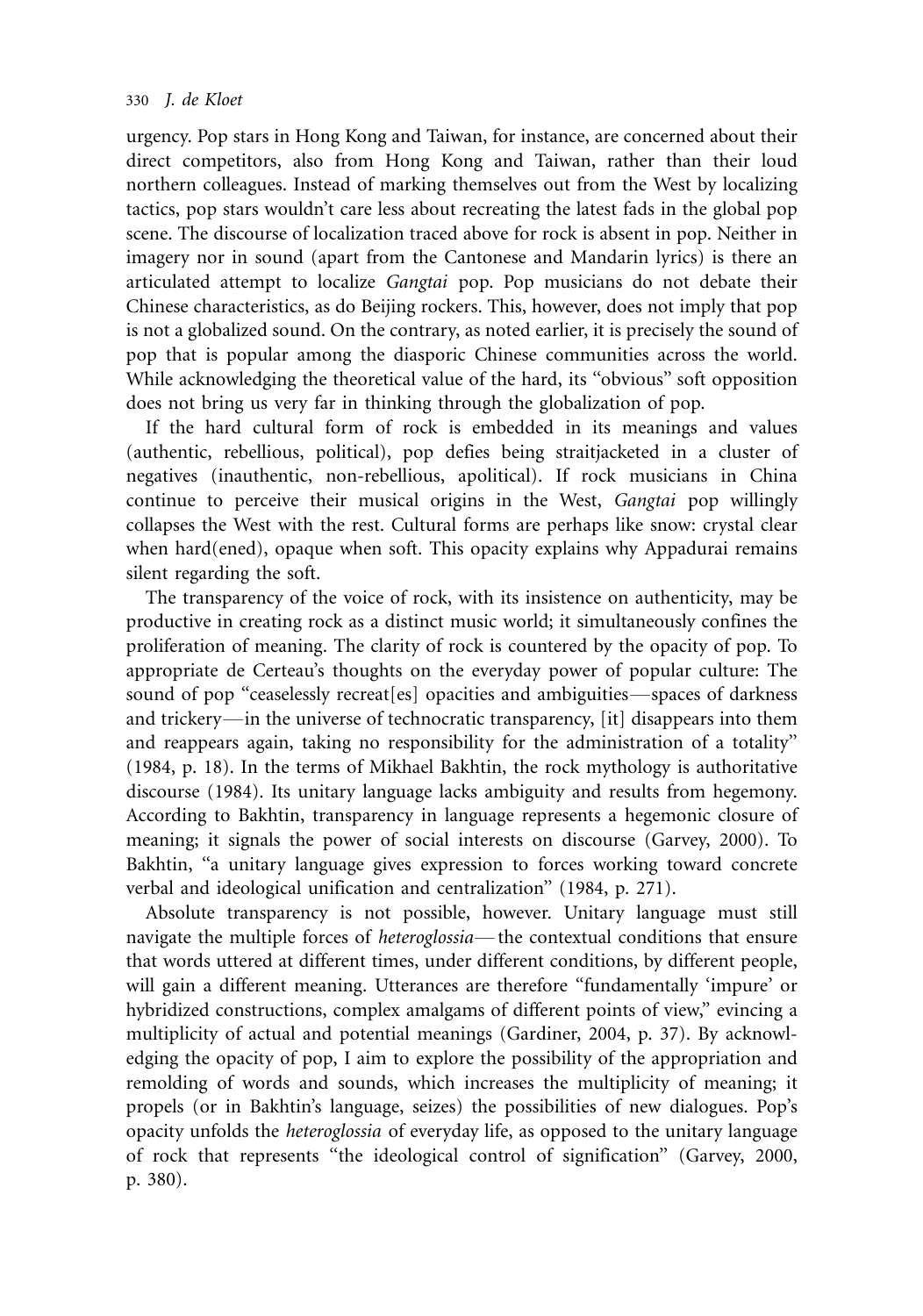#### Theorizing the Opaque

''I adore simple pleasures, they are the last refuge of the complex'' (Oscar Wilde quoted in Sontag, 1964, p. 288).

Hong Kong-based pop singer, songwriter, and producer Anthony Wong offers a particularly relevant case for analyzing opaque cultural forms. In 1985, Anthony Wong formed, with Tats Lau, Tatming Pair; the duo scored numerous hits in Hong Kong over the next five years. After the electronic duo split up in 1990, Anthony Wong continued as solo artist and producer.<sup>11</sup> Wong's Tatming period has received some scholarly interest, again privileging its political and rebellious dimension (Chu, 2000; Lok, 1993). However, Wong's solo performance remains surprisingly understudied, as if the embedded meaning and values of the hard remain the major legitimizing force for studying Gangtai pop. Three planes can be mapped out that together constitute the opaqueness of pop: transient, intertextual and multivocal.

#### Transient Opacity

Pop captures the feelings of urban life, in particular its fluidity and mobility. Today's pop songs are widely known. Imposed on audiences in taxis, shops, and bars, their banal melodies are usually considered outdated within a few years. Anthony Wong's song "Ave Maria" is illustrative: $12$ 

I want to be high every day/And change by night and day/Like Maria reincarnated/ Pregnant by night and day/Look at the glamorous goddess/Forever branded on my skin/You look so beautiful/(illness contracted in daylight always breaks out in the dark)/I exist till now.

The song captures the sense of living in a state of flux, an experience characteristic of urban clusters like Hong Kong. Celebrated here are the banal, the temporal, the fluid, and the superficial. It might well be the power to spectacularize the present that makes pop so pervasive. The catchy sound that accompanies "Ave Maria" is as banal as it is effective. Once it settles down in the sonic parts of the brain, it is difficult to drive out. If we hear the same song a few years later, the sound will remind us of the year 1995, when the song hit the charts. The banal sound will have become oldfashioned, albeit heartily evoking memories of a time past. Pop's temporality paradoxically immortalizes it. To invoke the classic Kantian categories of time and space: whereas rock especially relates to space, pop relates to time.<sup>13</sup>

Anthony Wong claims to be inspired by the sounds of a German conductor, whose orchestra plays easy listening music.<sup>14</sup> This is merely one source of inspiration. Some songs reinterpret existing, older songs, some from the late diva of Gangtai pop, Teresa Teng, others from a popular Kung Fu series that Wong turns into an anthem for the street kids of Hong Kong; still others draw on the old decadent songs from Shanghai.<sup>15</sup> Anthony Wong is not so much defamiliarizing the familiar sounds of Hong Kong from the past and the present as playing with those sounds.

"I exist till now," Wong sings in "Ave Maria." The transient reinvention of the self is accomplished by conspicuous consumption, the driving force of Hong Kong culture.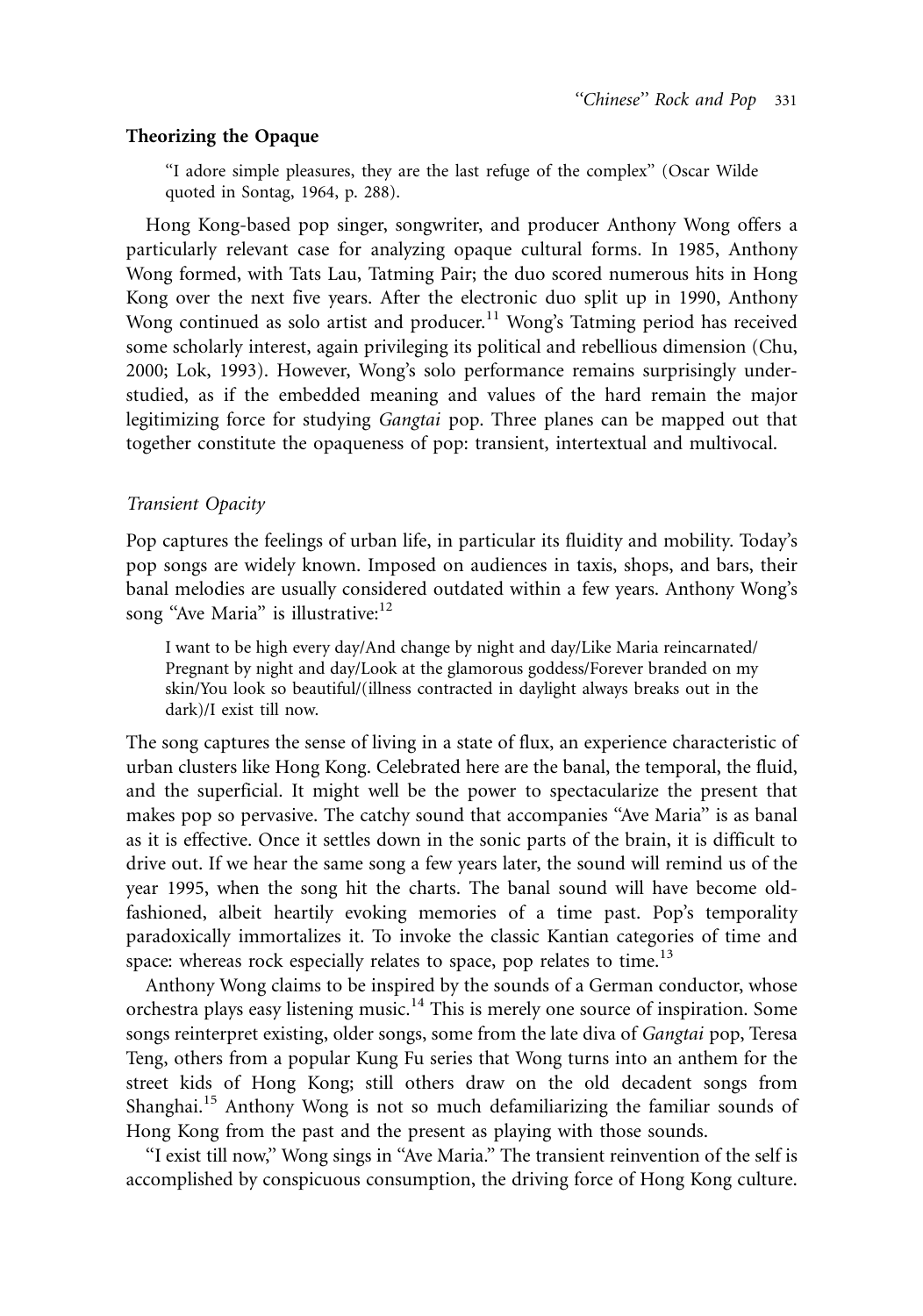The familiarity of the song resembles a culture in constant flux: Its smooth surface comforts the listener when shopping, taking a taxi, or queueing up for the latest McDonalds Happy Meal. The song, which had ''Day and Night of Causeway Bay'' as its working title (Causeway Bay being the primary shopping area of Hong Kong), describes the fantasy of a girl about becoming a star. Whereas Maria's metamorphosis was destined by divine conception, the girl's transformation is induced by mundane shopping.<sup>16</sup> Given the song title, everyday banality is imbued with a sense of religiosity, but a religiosity that aspires not to eternity but to the here and now.

#### Intertextual Opacity

Pop stars often appear in movies, TV series, and commercials; they show up constantly in the tabloids and in TV quizzes. Thus, they are more media personalities than musicians. Pop stars are intertextual chameleons. They provide multiple possibilities for identifications and as such create a universe of their own (Witzleben, 1999). The world of Gangtai pop star Leon Lai is complex. It is at times sexy (when he dances in a wet shirt in his videoclip), violent (in his movies), or virtuous (when he helps UNICEF save the world in Brazil). He may motivate us to buy a new mobile phone, when he appears in an advertisement for the Orange network.

The intertextual dimension of pop intersects with a discourse of inauthenticity: pop is regarded as a plastic, commercial sound. If a pop singer can also be a movie star or an actor in commercials, he or she is not purely a musician, but fake. The selfreferential, inauthentic aesthetics of pop challenge the notion of the authentic artist and the idea that true art is everlasting. Pop's artificial intertextuality counters the authenticating drive of other art worlds like rock. Pop not only refuses to disguise the importance of packaging, control, and artificiality-as rock does in order to produce the authentic artist—but even celebrates it. The pop song author—a crucial actor in the construction of authenticity-is absent and impossible to define, because the composer, lyricist, artist, record company, and producer are all intimately involved in producing the music.

During a 1999 performance in Berlin, Anthony Wong disappeared into a corner of the stage and continued singing, while an actor, centerstage, mimicked him. This act deliberately played with the artificiality of pop and celebrated the unnatural. In confusing the real with the fake, it was self-reflective. In a creative, self-reflective move, pop turns authenticity into a style. And in the pop world, style prevails over content, just as aesthetics triumphs over morality (Sontag, 1964).

Pop parodies the ideology of authenticity. In pop, Grossberg states, ''the only possible claim to authenticity is derived from the knowledge and admission of your inauthenticity'' (1993, p. 206). But, rather than reading it as a performance of inauthenticity, I read it as a Bakhtinian means of unfolding the different authenticities within popular music. I contend that pop's fiddling around with rock's unified language of authenticity is a parodic-ironic re-accentuation that, by making both listener and performer aware of the hegemony inscribed into the idea of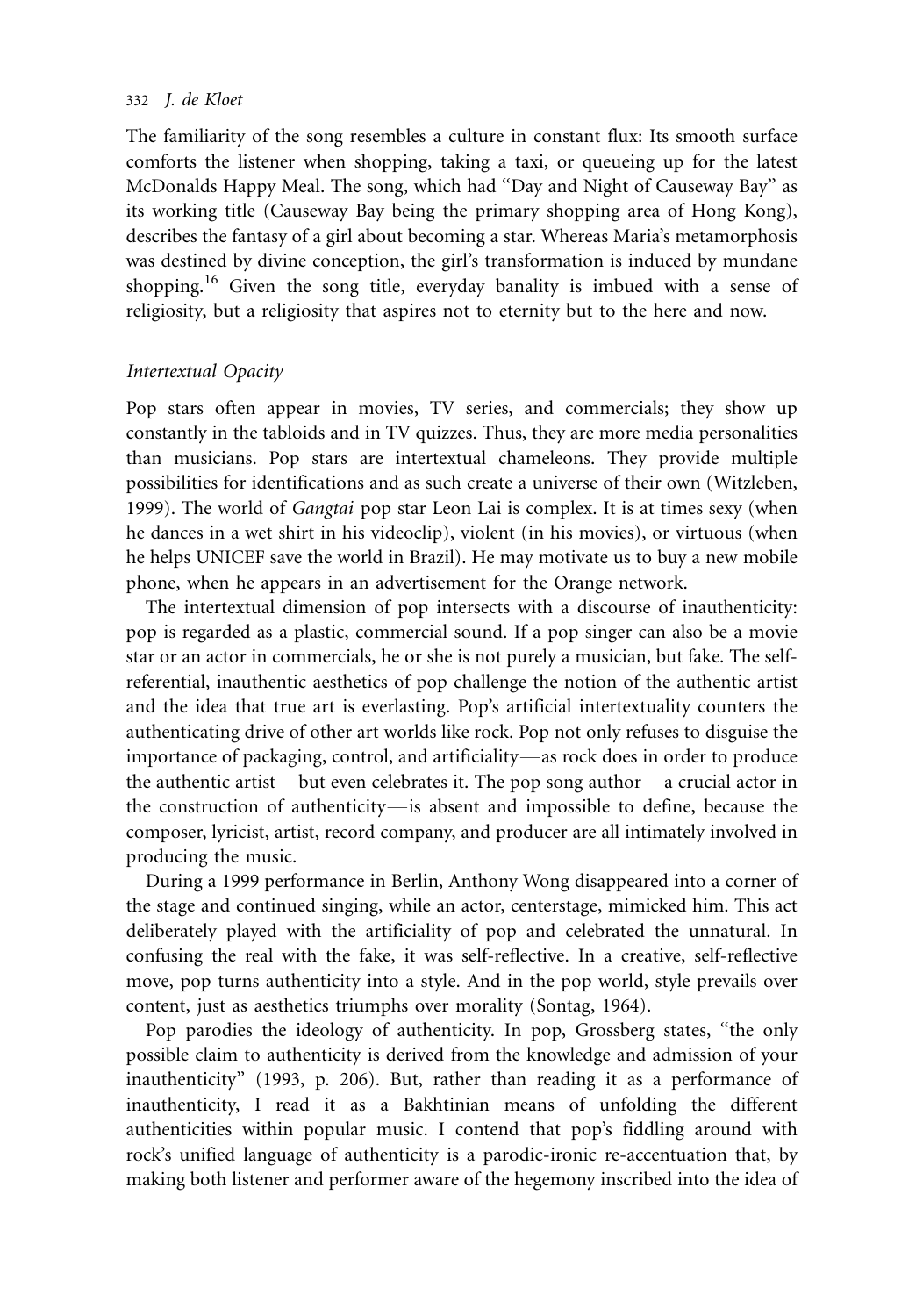authenticity, opens up ways to rethink it. This rethinking emerges from ironic laughter, a liberating, transcending, and uniting force (Bakhtin, 1986).

# Multivocal Opacity

Given the disappearance of ''the author'' in pop, speaking pop in different voices becomes possible. Pop singers do not pretend to sing in one voice, but in many. In one song they may be entirely disillusioned about love, in the next entirely sanguine, then very strong, and then so fragile. This multivocality is further multiplied by the karaoke phenomenon, where each and every karaoke singer may appropriate songs with his or her voice. Karaoke enables Maria, who was walking in Causeway Bay in the shopping mall, to slip into her desired star persona for a few minutes. A K-song  $(k-ge)$ , a relatively new term in the *Gangtai* pop music scene, refers to a pop song that is particularly good for karaoke, in the sense of sentiment and vocal range. The high proportion of duets in Gangtai pop follows the popularity of karaoke, further stimulating the multivocality of pop.

Wong remains deliberately ambiguous—or better, opaque—about his sexual identity, but he incorporates clearly homosexual themes. Such themes are never fixed, but are always open for negotiation, redefinition, and reinterpretation (Hawkins, 1997). Wong's play with the sexual self indicates his multivocal, ambiguous play with identities. He eroticizes his image, adding a queer layer to it, while resisting coming out as gay. Again, karaoke is important, since karaoke enables listeners to become implicated in that same play, to perform different sexual selves behind the doors of a karaoke bar that otherwise they cannot perform in public spaces.

In particular, since live performances are important sites for such identity plays, pop performances offer spectacular displays of the multivocal pop aesthetics. Performances by pop stars are above all visual and musical spectacles; the audience demands entertainment. Gone is the importance of "real" live music; playing endless riffs on a guitar until your clothes are soaked with sweat is not necessary to authenticate yourself. What counts in the world of pop is pleasure. The better you entertain the audience, the better you are. Just as he constantly changes his hair color, Anthony Wong changes his extravagant clothes several times during a performance. He wears a shiny silver outfit, then a costume of white feathers, and then a suit with the colors of the British flag.

## Clarity and Opacity

Reading rock as hard cultural form explains the localizing aspirations of Chinese punkers. But Appadurai's conceptualization of the soft proves untenable. A large domain of popular culture, including the opaque sound of pop, remains undertheorized. I therefore propose recasting the hard-soft distinction into a clear-opaque dualism, to subvert this privileging of the hard, to offer a theoretical tool better geared to globalized cultural forms, and ultimately to reshuffle the (global) power mechanism often inherent in the option for the clear and hard.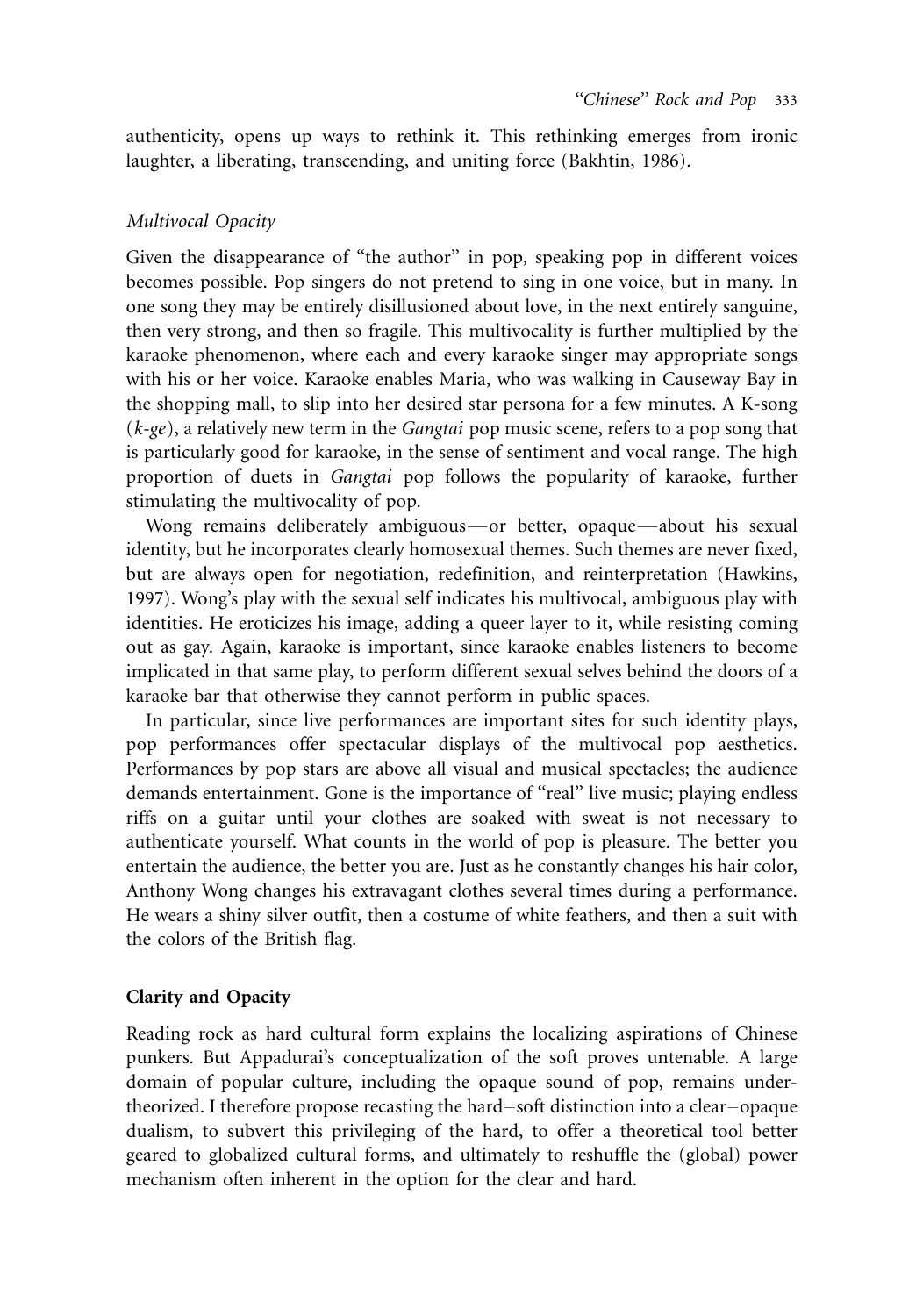The rock mythology can be considered a hegemonic unified language, or, again using Bakhtin's words, an authoritative discourse. Since the imagined roots of this language are in the West, when Chinese rockers mimic the West, they are dismissed as merely copying the real West. Mimicry involves a hegemonic slippage of meaning that reifies the West as rock's center. Consequently, rockers attempt to sinify the sound of rock. In doing so, they try to gain their authenticity under the scrutinizing eyes of the West. Localization results in a profound hybridization of the Western sound. Chinese rock—and the popular and academic discourses surrounding it—thereby reifies two different authenticating boundaries: the real West versus the fake East, as well as the cultural north versus the commercial south, with the latter signified by the presumably commercial sound of Gangtai pop.

The ''problem'' of Chinese rock, and most likely of other similar clear, hard cultural forms, is not its praxis, but its discursive framing. This reifies the aforementioned ideological and spatial boundaries. Critiquing the global distribution of discursive power over cultural forms, I argue that foregrounding the opaque sound of pop opens up mental pathways for rethinking the discursive clarity of rock. Pop unfolds what Bakhtin may call the generic *heteroglossia* of popular music, and consequently renders the clarity of the rock mythology more opaque. Pop does not use the direct shock tactics of punk or the anger that characterizes much rock music. The topics are more mundane. Like the sounds, pop lyrics often constitute a surface, transient noise that resonates deeply with everyday life. Those lyrics and sounds are not only knots of a wider intertextual web, they also speak in different voices, through different media. As an opaque cultural form, pop is characterized by a transient banality, an intertextual artificiality, and a multivocal ambiguity.

Pop performs an artificial self; it spectacularizes the present. Pop's banality and artificiality render the music profoundly ambiguous, and it is this ambiguity that makes pop such a popular yet opaque musical form. Whereas the clear sound of rock is eager to localize itself, the sound of pop remains opaque and ungrounded. Rock has its imagined center in the West, whereas pop is neither here nor there. Pop is located everywhere. Above all, it is located in the present. Pop relates to time as rock relates to space. Studying the indigenization of pop will be difficult, just as articulating the coherent set of meanings and values that constitute the pop mythology will be difficult. But precisely because of this opacity, I want to plead for a deeper theoretical understanding of the globalization of opaque cultural forms. But here lies the academic challenge: how to theorize the sound of pop, which so easily traverses geographical boundaries? How to capture its sonic power, as reflected by its sheer popularity? How to translate an analysis of the opaque into a critical interrogation of the clear and hard?

Studying a hard cultural form like rock risks reiterating, if not reifying, the paradigm imposed by the hard itself, situating the West once again at the center, as its perceived origin. The shift towards the opaque, not the constitutive soft of the hard, is a shift towards the non-authoritative global, an initiation of an unclear but essentially different set of meanings and values with multiple centers. This may help interrogate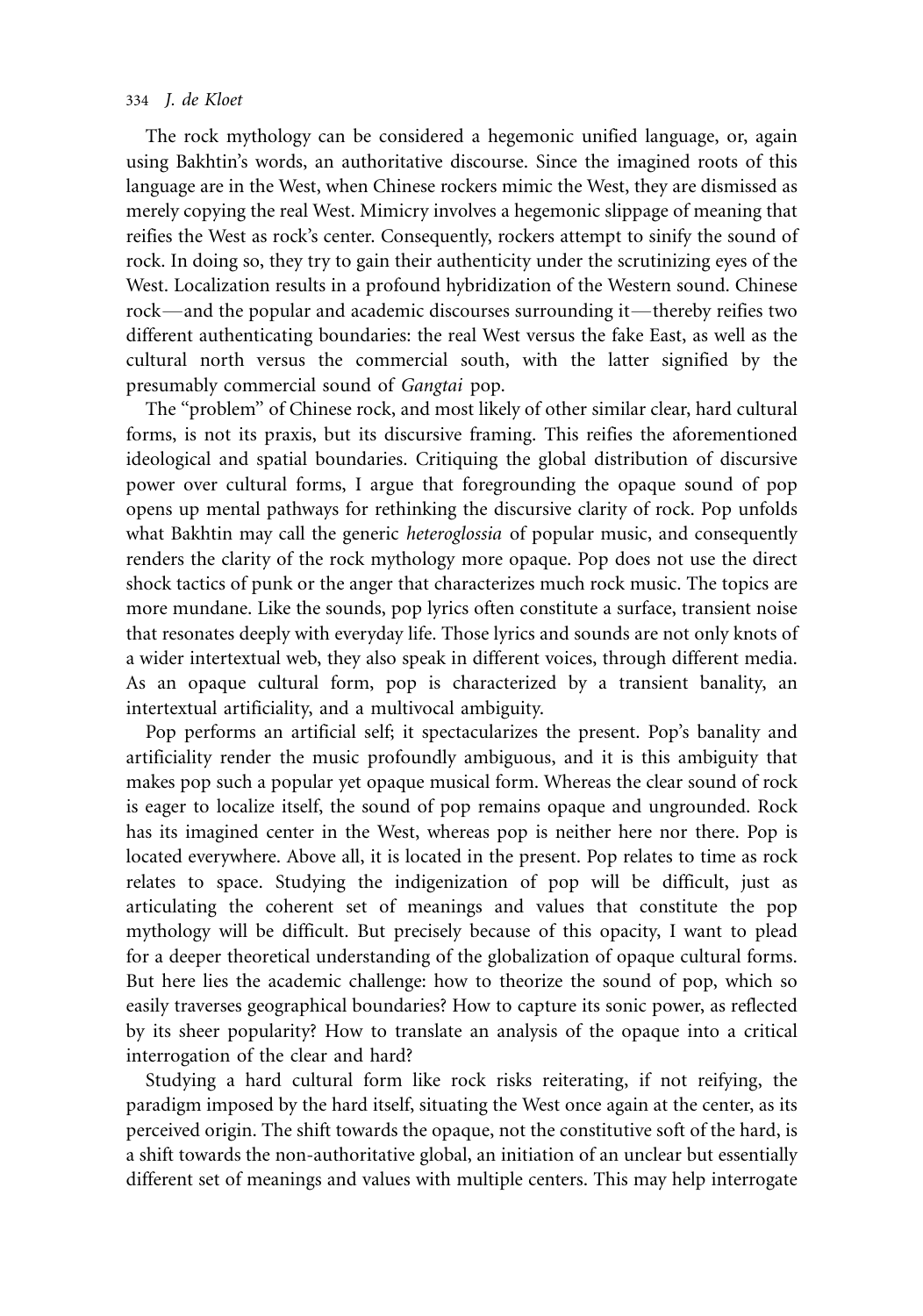the unitary language of the rock mythology and its constitutive hegemonic (Western) forces.

## **Notes**

- [1] ''The West'' is as problematic a category as ''the East'' or ''Asia.'' In the case of rock music, the United States and the United Kingdom are, in particular, considered the authentic homeland.
- [2] It is now a truism in academic writing (though far less in journalistic writing) that, rather than producing a homogenized world, globalization leads to increasing heterogenization in terms of culture, economy, and politics (Appadurai, 1996; Colista & Leshner, 1998; Hannerz, 1992; Kraidy, 1999; Robertson, 1995).
- [3] I use Derrida's idea of constitutive outside to acknowledge how the Other, here pop, is crucial and hence constitutive for the formation of a "self," here rock. In the words of Mouffe, "By affirming that an object has inscribed, in its very being, something other than itself and that as a result everything is constructed as difference, the notion of the 'constitutive outside' reveals that being cannot be conceived as pure 'presence' or 'objectivity''' (2000, p. 147). The difference is, in the case of rock, hegemonic, as rock mythology downplays pop as rock's inauthentic Other.
- [4] Combining the Gang of Xiang Gang (Hong Kong) with the Tai of Taiwan. Music magazines as well as radio stations have their own music charts in mainland China.
- [5] As explained by the creative director of Sony Taiwan (personal communication, June 8, 2004). This article is based on field research in Beijing and Hong Kong in 1997 (six months), 1999 (one month), 2000 (two months), and 2004 (three months), during which research assistant Qin Liwen was of invaluable help.
- [6] Although I am aware of the danger of essentializing notions such as ''the West'' versus ''the East," given the cultural proximity of continental Europe to the UK and the U.S., the Netherlands can be (and in China certainly is) considered a part of ''the West.''
- [7] Both magazines are in Chinese, but their names appear on their covers in English as well as Chinese. Modern Sky Magazine applies a more fashionable style, and is directly linked to a record company. Music Heaven is more sober. By 2004 both titles were defunct. Two new magazines are So Rock! Magazine and Rock . Like their predecessors, the covers of both magazines present Chinese and English bands and an accompanying CD introduces both Western and Chinese rock music. Interestingly, So Rock! Magazine gives a lot of attention to bands from outside Beijing.
- [8] Examples of translations of genre terms are: underground punk (dixia pengke), punk pop (liuxing pengke), thrash metal (bianchi jinshu), hardcore punk (yinghe pengke), and drum'n'bass (guyu beisi) (Yuen, 1999).
- [9] Both on concert flyers and on CD jackets, band names are often indicated in Chinese and English.
- [10] The ideological horizon of punk in Beijing is remarkably broader than that of its Western counterparts, just as its class background differs: punk in Beijing is merely a middle- and upper-class phenomenon. By 2004, Peter had left the punk scene to work for an advertising agency.
- [11] In December 2004, the duo played four reunion concerts, all sold out, at the Hong Kong Coliseum, accommodating 10,000 fans per show.
- [12] Translated by its lyricist, Chow Yiufai.
- [13] I am indebted to Giselinde Kuipers for this observation, which deserves further study.
- [14] To Anthony Wong, the music of James Last, who leads a German orchestra known for its easy listening music, resembles the muzak played in Hong Kong shopping malls.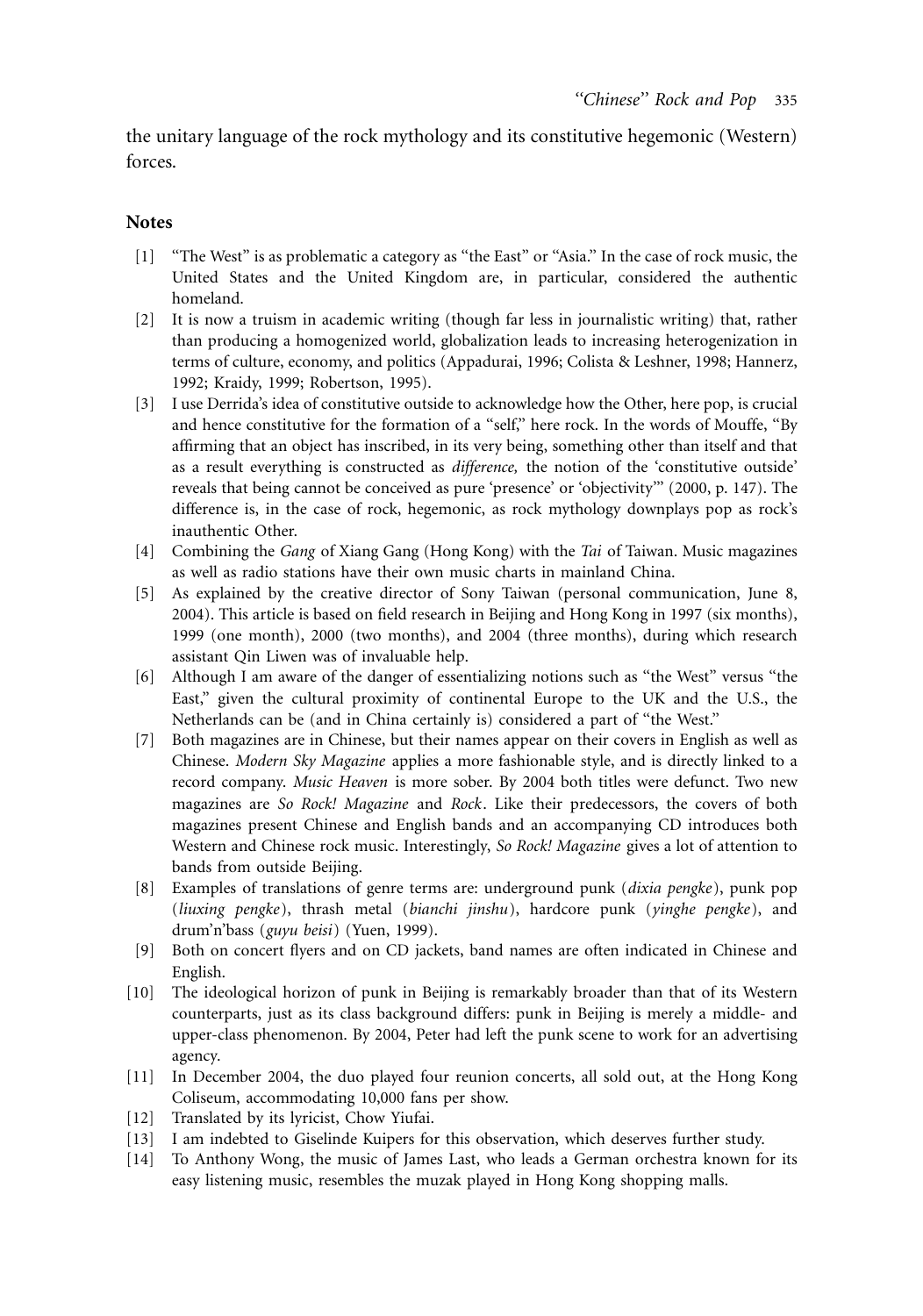- 336 J. de Kloet
- [15] Under diverse colonial influences in the 1930s and 1940s, Shanghai produced its own music stars whose songs resemble those of, for example, the German diva Marlene Dietrich. The best known singer of that period is Zhou Xuan (Steen, 2000b).
- [16] The interpretation of this song is based on an interview (March 3, 2003) with its lyric writer, Chow Yiufai.

#### References

Appadurai, A. (1996). Modernity at large. Minneapolis, MN: University of Minnesota Press.

- Bakhtin, M. M. (1984). The dialogic imagination: Four essays (M. Holquist, Ed.). Austin, TX: University of Texas Press.
- Bakhtin, M. M. (1986). Speech genres and other late essays (C. Emerson & M. Holquist, Eds.). Austin, TX: University of Texas Press.
- Baranovitch, N. (2003). China's new voices: Popular music, ethnicity, gender and politics, 1978-1997. Berkeley, CA: University of California Press.
- Barmé, G. (1999). In the red: On contemporary Chinese culture. New York: Colombia University Press.
- Bhabha, H. K. (1994). The location of culture. London: Routledge.
- Chan, S. (Ed.). (1997). Qinggan de shijian: Xianggang liuxing geci yanjin [The practice of affect: Studies in Hong Kong popular song lyrics]. Hong Kong: Oxford University Press.
- Chu, Y. W. (1998). Xianggang liuxing geci yanjiu [A study of pop lyrics in Hong Kong]. Hong Kong: Joint.
- Chu, Y. W. (2000). Guanghui suiyue: Xianggang liuxing yuedui auhe yanjiu (1984–1990) [Glorious days: Study in pop groups in Hong Kong (1984–1990)]. Hong Kong: Infolink Publishing Ltd.
- Colista, C., & Leshner, G. (1998). Travelling music: Following the path of music through the global market. Critical Studies in Mass Communication, 15, 181-194.
- Cooper, C. (2000). Rockin' in the mainland: China's sonic uprising. Retrieved July 12, 2001, from http://www.papermag.com/paperdaily/paperclips/00paperclips/chineserock/index.html
- de Certeau, M. (1984). The practice of everyday life. Berkeley, CA: University of California.
- de Kloet, J. (2000). ''Let him fucking see the green smoke beneath my groin'': The mythology of Chinese rock. In A. Dirlik & X. Zhang (Eds.), *Postmodernism and China* (pp. 239–274). Durham, CT: Duke University Press.
- de Kloet, J. (2003). Confusing Confucius: Rock in contemporary China. In M. Cloonan & R. Garofalo (Eds.) Policing popular music (pp. 166-186). Philadelphia: Temple University Press.
- Dutton, M. (1998). Streetlife China. Cambridge: Cambridge University Press.
- Efird, R. (2001). Rock in a hard place: Music and the market in nineties Beijing. In N. N. Chen, C. D. Clark, S. Z. Gottschang, & L. Feffery (Eds.), China urban: Ethnographies of contemporary culture (pp. 67-88). Durham, CT: Duke University Press.
- Erni, J. (1998). Like a culture: Notes on pop music and popular sensibility in decolonized Hong Kong. Hong Kong Cultural Studies Bulletin, 8-9, 55-63.
- Frith, S. (1996). Performing rites: On the value of popular music. Oxford: Oxford University Press.
- Gardiner, M. E. (2004). Wild Publics and Grotesque Symposiums: Habermas and Bakhtin on Dialogue, Everyday Life and the Public Sphere. Sociological Review, 52(1), 28-48.
- Garvey, T. G. (2000). The Value of Opacity: A Bakhtinian Analysis of Habermas's Discourse Ethics. Philosophy and Rhetoric,  $33(4)$ ,  $370-90$ .
- Grossberg, L. (1993). The media economy of rock culture: Cinema, postmodernity and authenticity. In S. Frith, A. Goodwin, & L. Grossberg (Eds.), Sound and vision: The music video reader (pp. 185-209). New York: Routledge.
- Hannerz, U. (1992). Cultural complexity: Studies in the social organization of meaning. New York: Colombia University Press.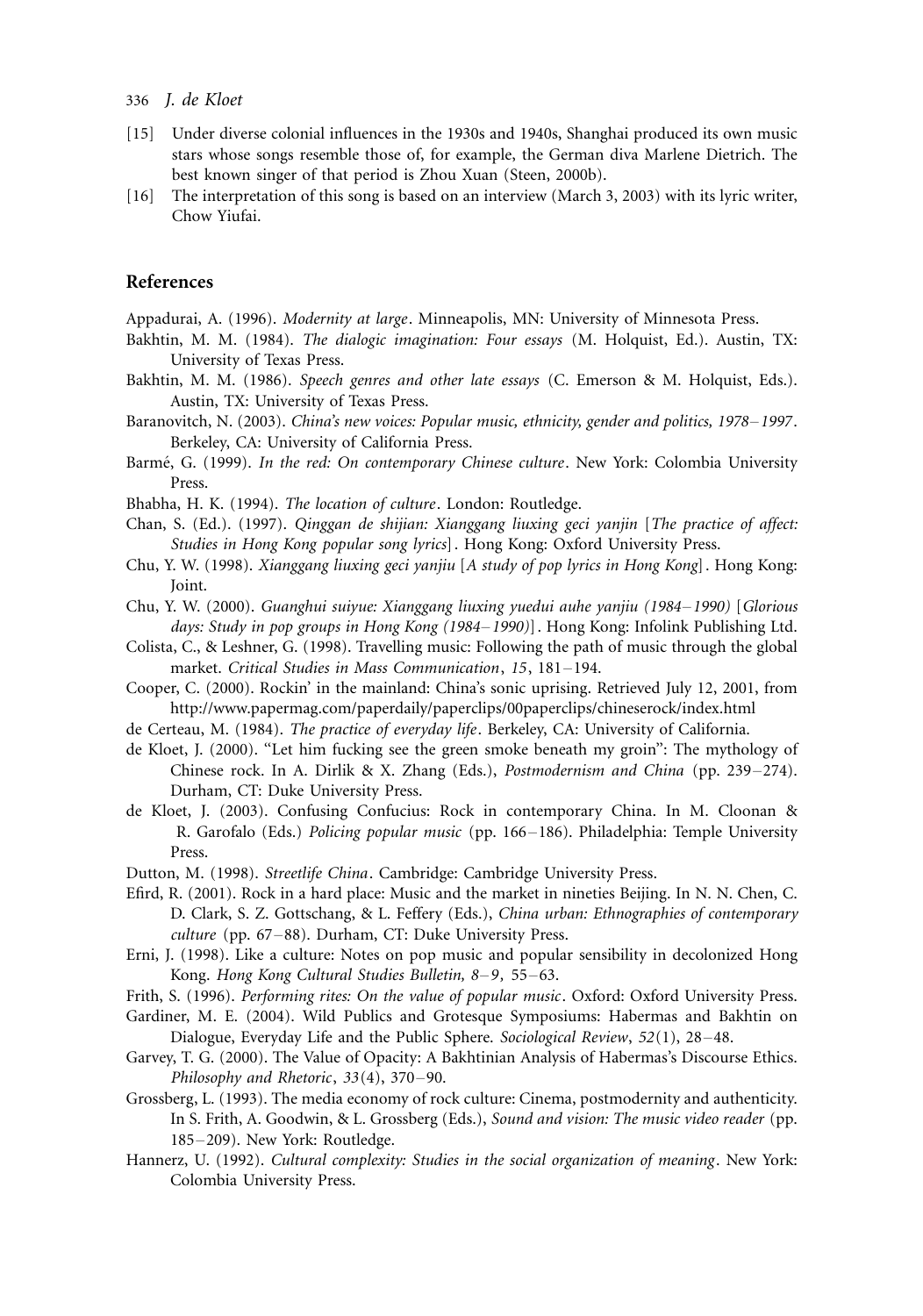- Hawkins, S. (1997). The Pet Shop Boys: Musicology, masculinity and banality. In S. Whiteley (Ed.), Sexing the groove: Popular music and gender (pp. 118-134). London: Routledge.
- Herman, A., & Sloop, J. M. (1998). The politics of authenticity in postmodern rock culture: The case of Negativland and the letter 'U' and the numeral '2'. Critical Studies in Mass Communication,  $15$ ,  $1-20$ .
- Ho, W. C. (2000). The political meaning of Hong Kong popular music: A review of sociopolitical relations between Hong Kong and the People's Republic of China since the 1980s. Popular Music, 19, 341-353.
- Huang, H. (2001). *Yaogun yinyue*: Rethinking mainland Chinese rock'n'roll. *Popular Music*, 20, 1– 11.
- Huang, H. (2003). Voices from Chinese rock, past and present tense: Social commentary and construction of identity in yaogun yinyue from Tiananmen to the present. Popular Music and Society, 26, 183-202.
- Hui, W. (2003). China's new order. Cambridge: Harvard University Press.
- Jones, A. (1992). Like a knife: Ideology and genre in contemporary Chinese popular music. Ithaca, NY: Cornell University.
- Jones, A. (1994). The politics of popular music in post-Tiananmen China. In E. J. Perry & J. N. Wasserstrom (Eds.), Popular protest and political culture in modern China (pp. 148-165). Oxford: Westview.
- Kamer, G. (1997). Loladamusica stumbles over Chinese rockers. De Volkskrant, 3-10.
- Khiun, L. K. (2003). Limited pidgin-type patois? Policy, language, technology, identity and the experience of Canto-pop in Singapore. Popular Music, 22, 217–233.
- Kovskya, (1999). Thin Men: The marketing of authenticity and P.R.C. activist rock music. Retrieved July 8, 2000, from http://www.chinanowc.com
- Kraidy, M. M. (1999). The global, the local, and the hybrid: A native ethnography of glocalization. Critical Studies in Mass Communication, 16, 456-476.
- Kraus, R. (1989). Pianos and politics in China: Middle-class ambitions and the struggle over Western music. New York: Oxford University Press.
- Lanning, G. (1991). Voices of the world: Cui Jian [Documentary]. London: British Broadcasting Corporation.
- Lee, G. B. (1996). Troubadours, trumpeters, troubled makers: Lyricism, nationalism and hybridity in China and its Others. London: Hurst and Company.
- Lee, J. C. (1992). All for freedom: The rise of patriotic/pro-democratic popular music in Hong Kong in response to the Chinese student movement. In R. Garofalo (Ed.), Rockin' the boat: Mass music and mass movements (pp.  $129-147$ ). Boston, MA: South End.
- Leng, S. J. (1991). The shock of Hong Kong and Taiwan popular songs. Popular Music and Society,  $2, 23-62.$
- Lok, F. (1993). Daming yipai zhilu: Liuxing yinyue de shehui yishi [Trip of Tatming Pair: Social consciousness in pop music]. In P. K. Leung (Ed.), Xianggang de liuxing wenhua [Popular culture of Hong Kong] (pp.  $35-57$ ). Hong Kong: Joint.
- Long, H. (1999). Go West! Modeng Tiankong, 5, 24.
- Mouffe, C. (2000). Politics and passions: The stake of democracy. *Ethical Perspectives*, 7, 146–150.
- Robertson, R. (1995). Glocalization: Time-space and homogeneity-heterogeneity. In M. Featherstone, S. Lash, & R. Robertson (Eds.), Global modernities (pp. 25-44). London: Sage.
- Sontag, S. (1964). Notes on ''camp. In S. Sontag (Ed.), Against interpretation and other essays (pp. 275-292). London: Eyre and Spottiswoode.
- Steen, A. (1996). Der Lange Marsch des Rock'n'Roll: Pop und Rockmusik in der Volksrepublik China (Berliner China-Studien, no. 32). Hamburg: LIT Verlag.
- Steen, A. (2000a). Sound, protest and business: Modern Sky Co. and the new ideology of Chinese rock. Berliner China Hefte, 19, 40-64.
- Steen, A. (2000b). Zhou Xuan: "When will the gentleman come back again?". Chime-Journal of the European Foundation for Chinese Music Research, 14/15, 124-153.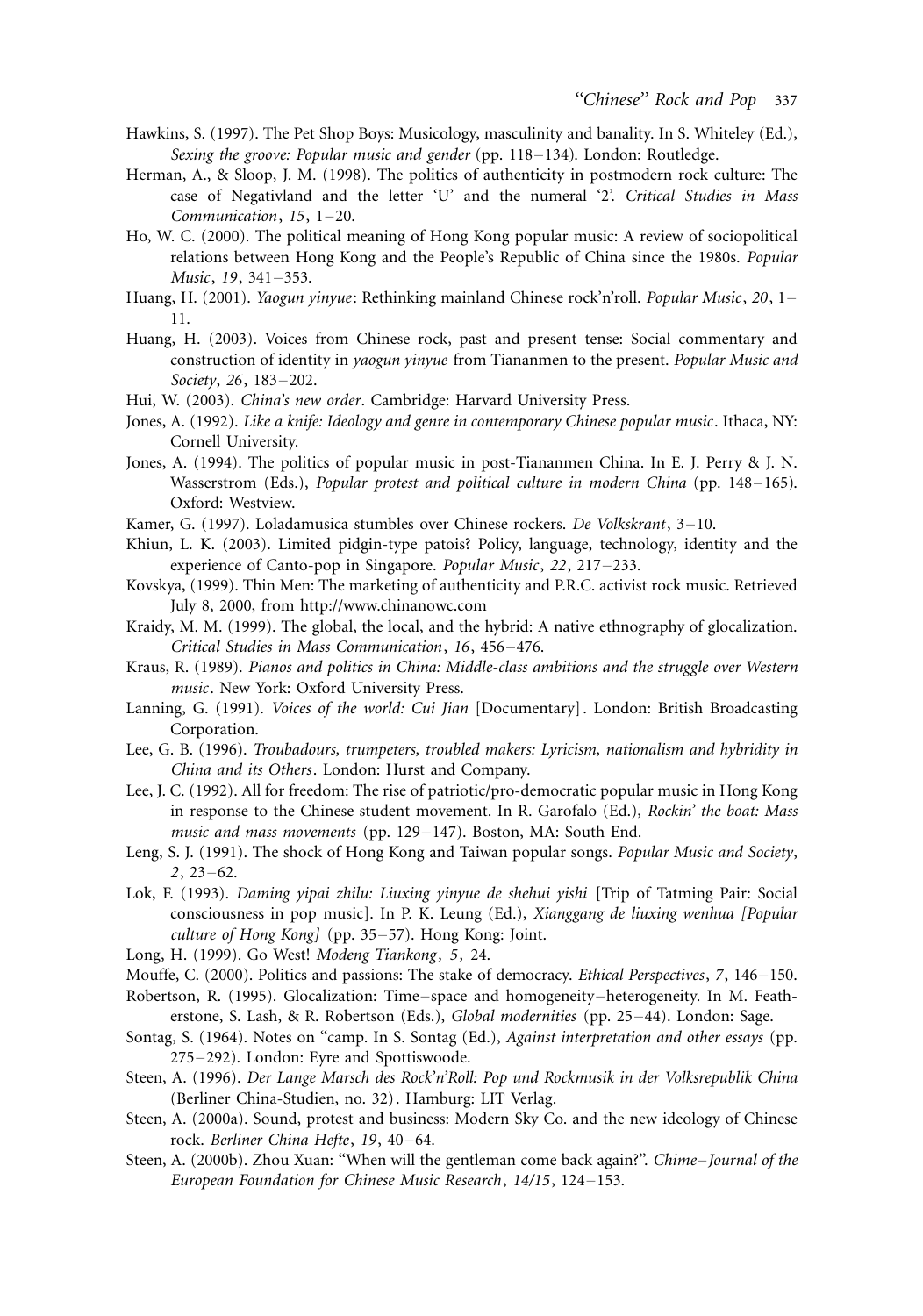Wang, J. (2001). Culture as leisure and culture as capital. *Positions*,  $9, 69-101$ .

- Witzleben, L. (1999). Cantopop and Mandapop in pre-postcolonial Hong Kong: Identity negotiations in the performances of Anita Mui Yim-Fong. Popular Music, 18, 241-257.
- Yan, J. (1999). Beijing xinsheng [New sound of Beijing]. Hunan: Wenyi Publishing.
- Yan, J. (2004). Ranshao de zaoyin [Burning noise]. Nanjing: Jiangsu Renmin Chubanshe.
- Yuen, C. C. (1999). Smells like teen spirit: Beijing punk-pop xinshengdai tezi: dixia ying'er, xin kuzi, hua'r [Smells like teen spirit: New generation of Beijing punk-pop special: Underground babies, new pants, flowers]. Modeng Tiankong, 1, 20-21.
- Zhang, Y. (2000). Hip hip yinyue teji: Shuo he chang [Hip hop music special: Speak and sing]. Modeng Tiankong, 7, 19.
- Zhang, Z. (2000). Mediating time: The "rice bowl of youth" in fin de siècle urban China. Public Culture, 12, 93-113.